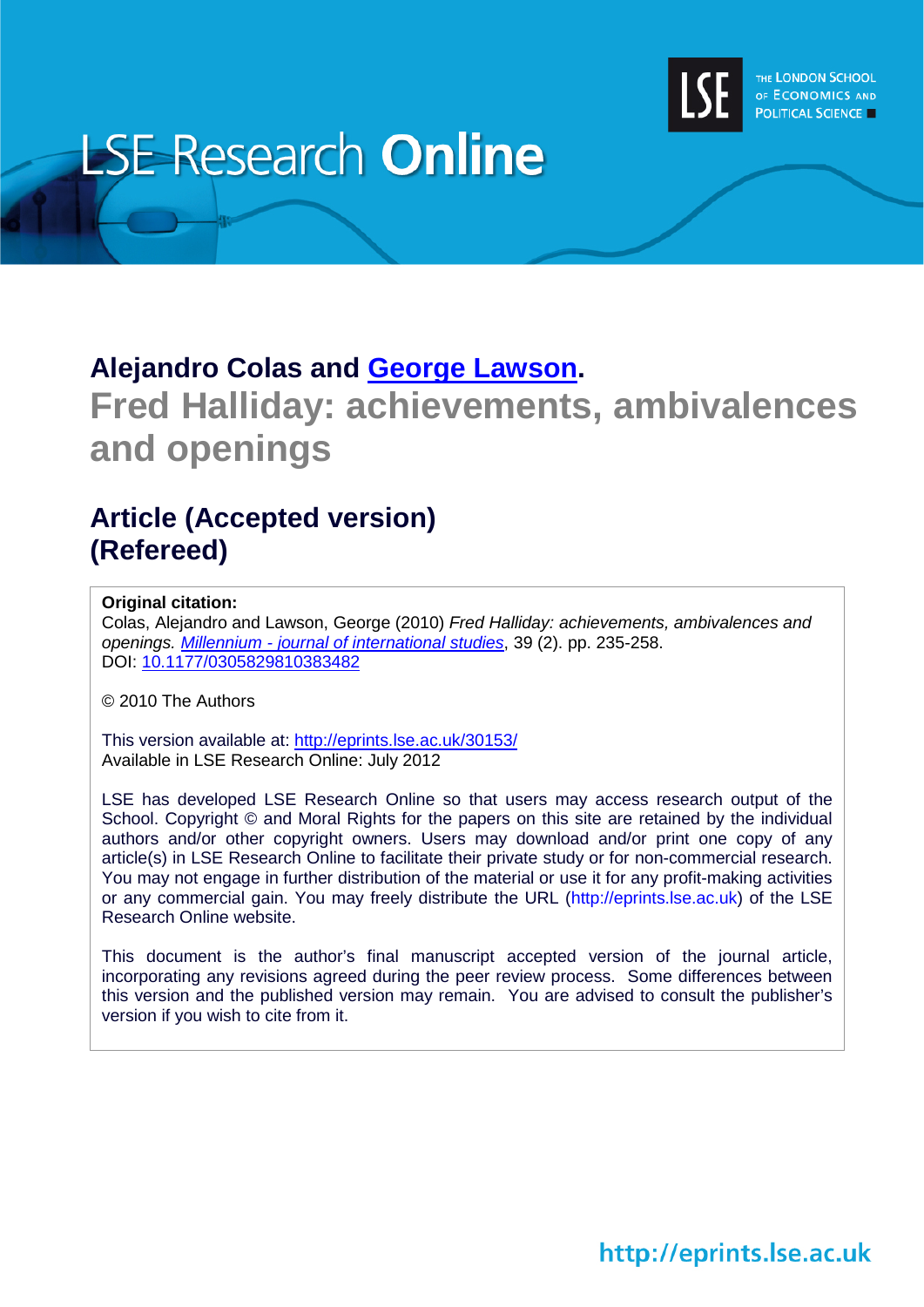#### **Fred Halliday:**

#### **Achievements, Ambivalences and Openings\***

Alejandro Colás [\(a.colas@bbk.ac.uk\)](mailto:a.colas@bbk.ac.uk) and George Lawson [\(g.lawson@lse.ac.uk\)](mailto:g.lawson@lse.ac.uk) August 2010

#### **Towards a provisional assessment**

<u>.</u>

The death of Fred Halliday in April 2010, at the age of 64, has deprived International Relations (IR) of one of its most influential figures. Halliday shaped the field, particularly in the UK, through powerful insights, inspiring pedagogy and a passionate commitment to his subject. His work was conspicuous both for its judicious assessment of complex subjects and its capacity to intertwine analytical, empirical and normative registers. He was a rousing speaker and a captivating writer – clear, lucid and free of bunkum. For all the range of his work over the four decades in which he published, Halliday remained consistent to a kind of 'empathetic internationalism', one rooted in a 'radical Enlightenment' commitment to critical reason, rights and secularism. Halliday offered unwavering support, sometimes academically, at other times more directly, to those fighting oppression around the world. And he never lost sight of the need to stay resolutely independent of intellectual fads. Fred Halliday was more than an individual; his death represents the passing of an era.<sup>[1](#page-1-0)</sup>

<span id="page-1-1"></span>In what follows, we look back – in order to look forward – at the most important dimensions of Halliday's scholarship for an IR audience. The first section traces Halliday's commitment to 'empathetic internationalism' through his engagement with four thinkers: Isaac Deutscher, Bill Warren, Maxime Rodinson and Ernest Gellner. As we argue, Halliday's internationalism was keenly felt, yet took ambivalent form: at times it focused on resistance (via dissent, collective action and revolutionary struggle) to the coercive, exploitative dimensions of capitalist modernity; at other times it supported the spread of progressive ideas and practices (rights, legal equality, democracy) carried via capitalism and its capillaries. As such, this assessment of Halliday's understanding of internationalism allows us to unpack some 'creative tensions' which underlie his scholarship. The second section looks more

<span id="page-1-0"></span><sup>\*</sup> Our thanks to a number of people who provided comments on this piece: Margot Light, Toby Dodge, Luca Tardelli, Kirsten Ainley, Paul Kirby, Mick Cox, Chris Hill and the editors of *Millennium*.<br><sup>1</sup> An appreciation of the range and depth of Halliday's influence can be gauged by the level of

comment which his death prompted. Of the many obituaries about him, those in *The Times* (by Toby Dodge and George Lawson), *The Guardian* (by Sami Zubaida) and *The Economist* (anonymously authored) are good places to start. A wide ranging set of tributes can be found at the *opendemocracy*  website: [http://www.opendemocracy.net/anthony-barnett/fred-halliday-1946-%E2%80%93-2010.](http://www.opendemocracy.net/anthony-barnett/fred-halliday-1946-%E2%80%93-2010)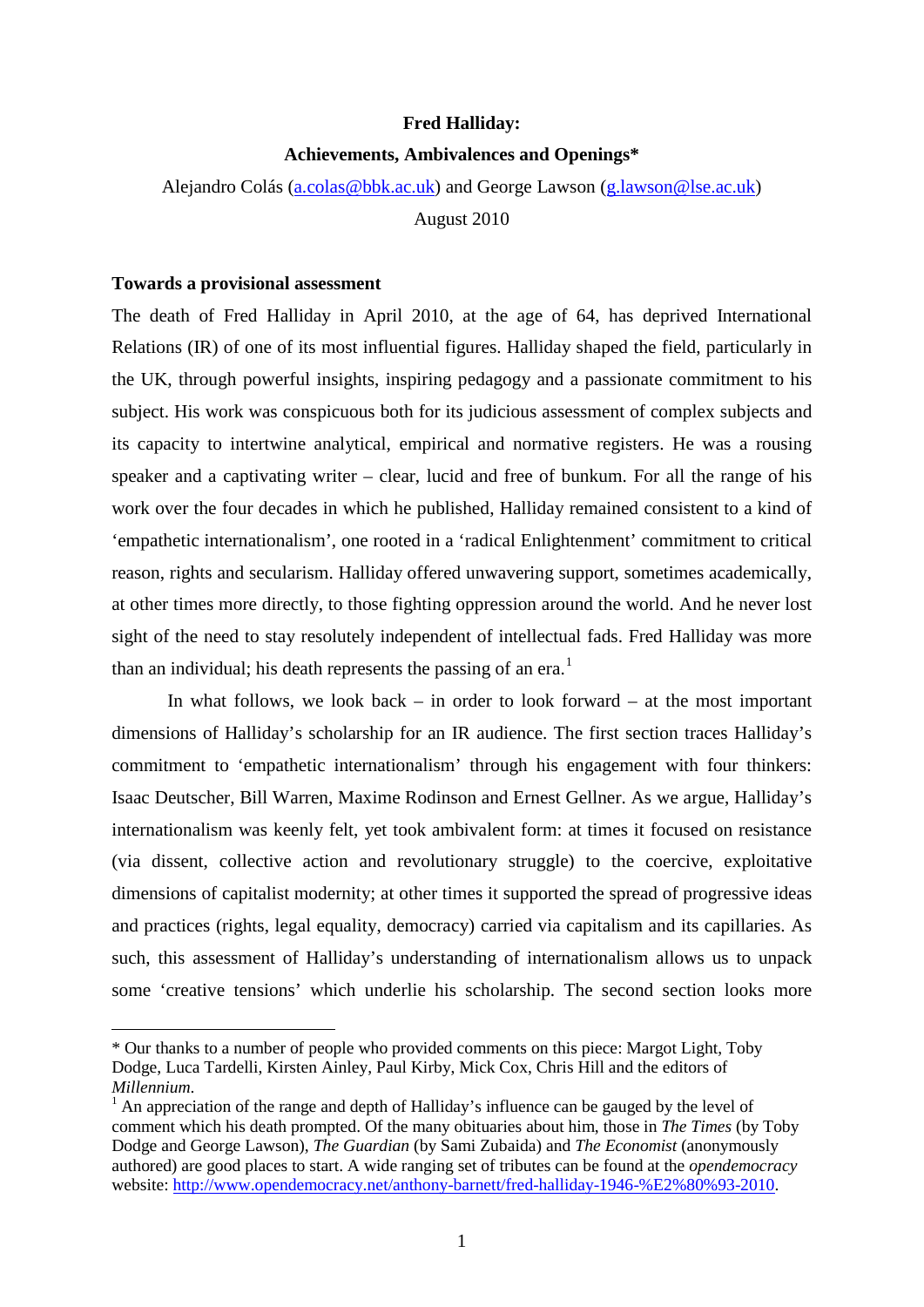directly at Halliday's impact on IR, concentrating on his interventions in IR theory, gender studies and revolutions. The exuberance, not to mention the sheer volume, of Halliday's *oeuvre* (twenty-seven contributions to *Millennium* alone), precludes easy analysis. As such, our appraisal of his work is necessarily provisional, concentrating as much on the ways Halliday served to open up terrain for others as on his direct impact. Throughout the article, we make no pretence to capture fully, let alone provide any final reckoning of, this most insatiable of careers. Rather, our aim is more modest – to examine critically some of the core strands of Halliday's work in order to provoke comment from those who studied under him, read him or heard him speak, and those who will engage further in years to come. To that end, we close by suggesting a number of openings which Halliday's work prompts for contemporary IR audiences.

#### **Internationalisms: Deutscher, Warren, Rodinson, Gellner**

Fred Halliday was born in Dublin in 1946. Like many self-exiled Irish intellectuals before him, Halliday enjoyed an ambivalent relationship with the British establishment. Educated at a prestigious Benedictine boarding school in Yorkshire (Ampleforth College), Oxford (where he achieved a First in PPE), SOAS (where he did an MSc in 1968-9) and LSE (where Halliday did a PhD, albeit one which lasted nearly two decades), Halliday's educational background was one of relative privilege. But this tells only part of the story. Growing up as the third son of a Quaker-Methodist father and a Catholic mother in one of the more dangerous parts of Ireland (Dundalk) during one its more turbulent periods (he vividly remembered the onset of the IRA Border Campaign in 1956), Halliday knew what it was like to challenge received wisdoms and cross restricted divides. The only witnesses to his parent's 'mixed marriage' were, so the story went, some local gravediggers. Thus Halliday was equally at home in the radical hotbed of 1960s SOAS and on the editorial board of *New Left Review* (NLR) (where he served from 1969-83) as when studying – or teaching – at the heart of the British educational establishment.

After an early career spent mainly outside the academy (principally at the NLR, but also including spells at the Transnational Institute in Amsterdam and the Institute for Policy Studies in Washington), Halliday was appointed to the LSE in 1983, first as a Temporary Lecturer in International Relations and, in 1985, as a full Professor. By the time he was elected Fellow of the British Academy in 2002, Halliday was a major figure in British public life. He became Montague Burton Professor of International Relations in 2005 before, in his final years, taking up a post as ICREA Research Professor at the Institut Barcelona d'Estudis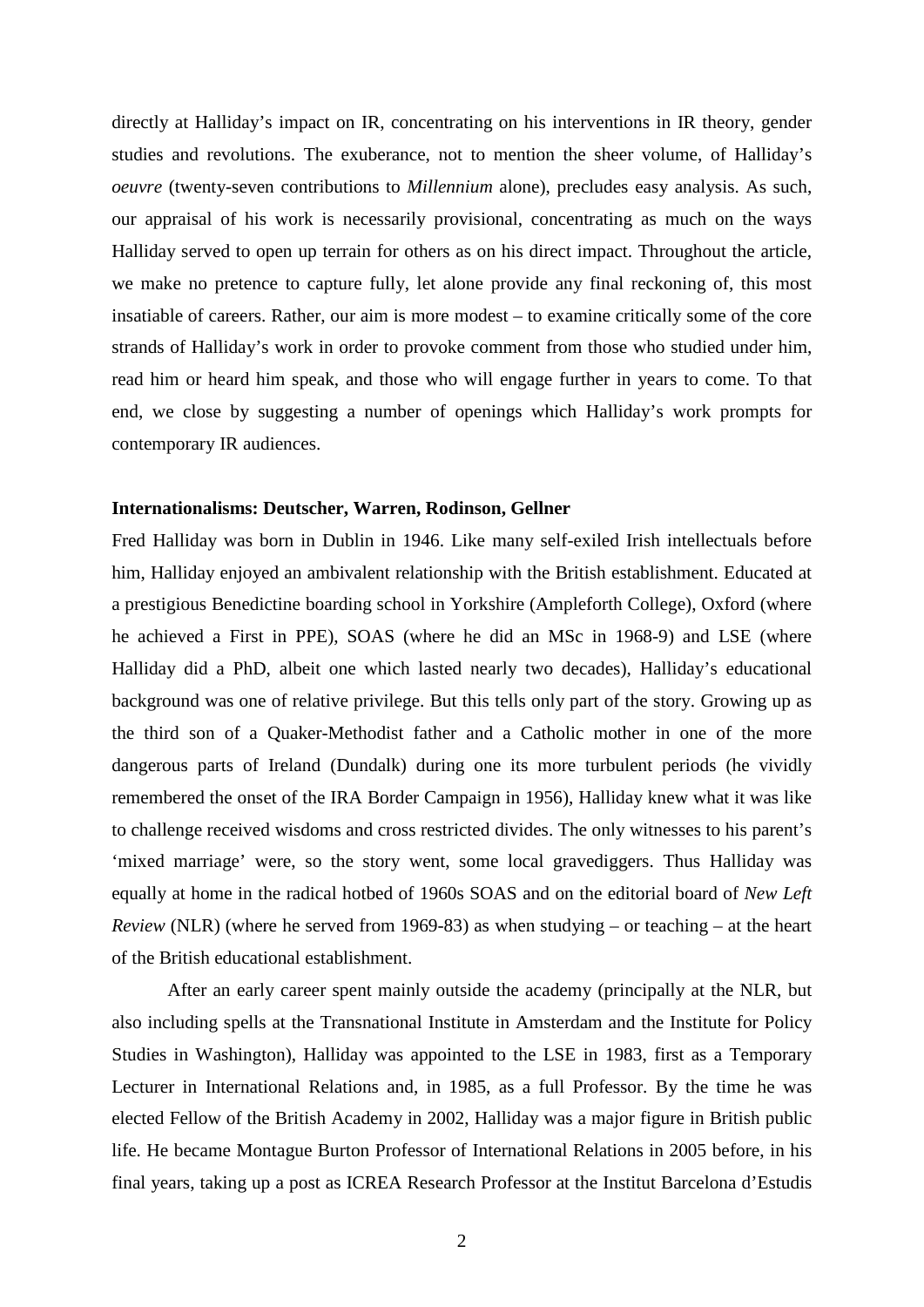Internacionals (IBEI). Unlike many contemporary academics, Halliday reached a substantial public audience via his many talks and media work – he was as comfortable debating on al-Jazeera as he was in seminar rooms and lecture halls. His frequent columns for *opendemocracy*, as well as his regular contributions to the Middle East Research and Information Project (MERIP) and commentaries in the mainstream press, ensured that his work reached a wide audience.<sup>[2](#page-1-1)</sup> Indeed, Halliday was a voracious writer throughout his adult life, writing over twenty books and producing hundreds of journal and media articles. His first publication, a contribution to an edited volume on student activism at the height of the 1968 uprisings, was written when he was twenty-two.<sup>[3](#page-3-0)</sup> As a result, by the time of his appointment at LSE, Halliday was already well known as a prominent public intellectual of the Left.<sup>[4](#page-3-1)</sup> This did not endear him much to the more conservative members of the LSE hierarchy. Initially the outsider amongst a group of five senior academics interviewed for the post, Halliday won over the committee with his breadth of knowledge, range of languages and overriding ebullience.<sup>[5](#page-3-2)</sup> They voted unanimously to appoint him. This did not, however, halt noisy discontent from certain members of the LSE faculty, one of whom denounced Halliday as a 'Trotskyist PLO sympathiser', an epithet that Halliday may not have taken entirely as an insult.<sup>[6](#page-3-3)</sup>

 <sup>2</sup> Halliday's columns for opendemocracy are collected in: *The World in the 2000s: Political Journeys*, ed. David Hayes (London: Saqi, Forthcoming). Halliday's catholic tendencies when it came to finding outlets for his work did not always find favour amongst his colleagues. Indeed, he was admonished by Perry Anderson, his colleague at *New Left Review*, for 'taking the smuggler's road to socialism' – the charge was writing for *The Guardian*. Halliday's retort, as chronicled in his resignation letter from the NLR, was characteristically blunt, 'the NLR takes itself far too seriously … there is an element in our discussions and in our themes of a self-appointed general staff without any troops at our command'. <sup>3</sup> Fred Halliday, 'Students of the World Unite' in *Student Power* eds. Alexander Cockburn and Robin Blackburn (London: Penguin, 1969), 287-326.

<span id="page-3-1"></span><span id="page-3-0"></span><sup>&</sup>lt;sup>4</sup> Key publications before Halliday's appointment at LSE included an edited volume on the work of Isaac Deutscher: *Russia, China and the West* (Oxford: OUP, 1970); two books on the Middle East: *Arabia Without Sultans* (London: Penguin, 1974); and *Iran: Dictatorship and Development* (London: Penguin, 1978); a co-authored book (with Maxine Molyneux) on Third World revolutions: *The Ethiopian Revolution* (London: Verso, 1982); and a study of the increasing hostilities between the Soviet Union and the United States during the late 1970s and early 1980s: *The Making of the Second Cold War* (London: Verso, 1983).

<span id="page-3-2"></span><sup>&</sup>lt;sup>5</sup> As chronicled by the reflections of Meghnad Desai and Lawrence Freedman, both of whom served on Halliday's appointment committee. Their support was well rewarded. Halliday came, over time, to play a major intellectual and institutional role in the school. And he also loved the place: 'LSE is unique in the cosmopolitanism and intelligence of its student body, the quality of its intellectual engagement, and the free atmosphere of its teaching and research'. Fred Halliday, 'IR in a Post-Hegemonic Age', LSE Public Lecture, 20 January 2008.

<span id="page-3-3"></span><sup>&</sup>lt;sup>6</sup> Next to the general level of disquiet at Halliday's appointment, Hedley Bull's reference to Halliday as a 'communist ratbag', made after they appeared together on a BBC radio show in the early 1980s, seems fairly mild.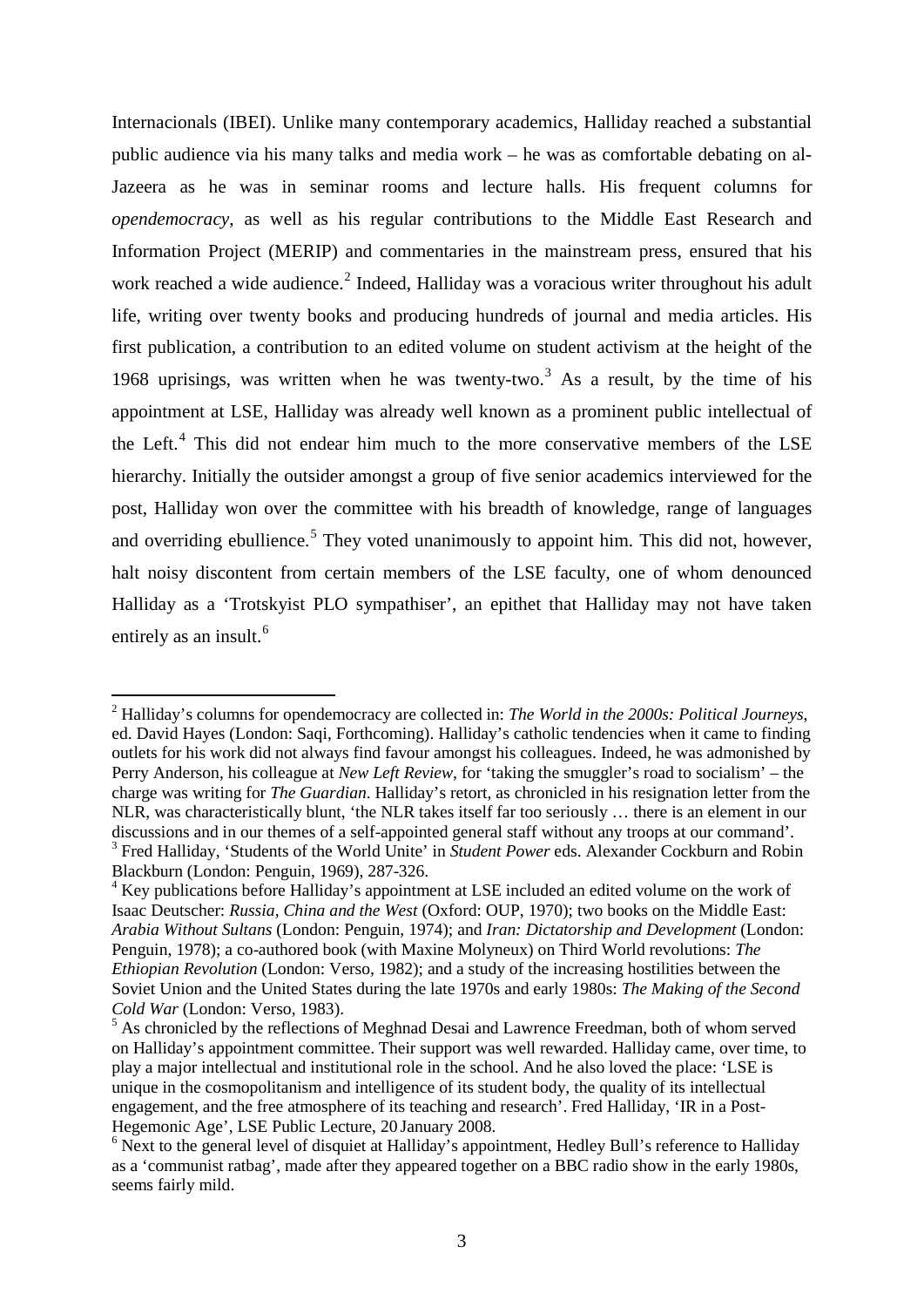In his inaugural lecture at LSE, Halliday set out with characteristic clarity what he understood to be the two core elements of IR as a discipline: 'One is the question of how and with what concepts to analyse relations between states and across frontiers … the second is the question of value, of the normative'.<sup>[7](#page-3-3)</sup> To explain and evaluate international affairs, diagnose and prescribe change in global politics, to combine moral contestation with rigorous analysis ('protest with perception') was, for Halliday, the foremost task of academic enquiry. 'Tension' and 'contradiction' were, for Halliday, recurrent themes in this regard, not just in the actual history of modern international relations, but crucially, also germane in thinking about how to understand, analyse and transform world politics. 'Internationalism' was, according to Halliday, pivotal in that it simultaneously captured these tensions and bridged the divide between the analytical and the normative, in other words between aspirations to change and the realities of power. Internationalism offered a means of both recognising the 'contradictory unity' of 'the international' and marrying analytical clarity with political commitment. Indeed, 'empathetic internationalism' acted as a consistent compass for locating Halliday's work.

Much of Halliday's internationalism was nurtured through his life-long travels. From the initial teenage trip to Iran to his final years in Barcelona, Halliday remained an incessant globetrotter. This was, however, no mere cosmopolitanism of the frequent flyer lounge, but an expression of a rooted internationalism, driven by the desire to learn about the world and, indeed, *live* international relations *in situ*: be it marching with Dhofari guerrillas in the late 1960s or taking an impromptu visit to the demilitarised zone separating Kuwait and Iraq in 1991. Indeed, for the better part of the 1970s, Halliday acted as a roving correspondent for the *New Left Review*, dispatching informed, vivid and engaged reports on political crises in southern Arabia, Eritrea, the Caribbean, Sri Lanka and Afghanistan. Halliday also contributed a number of book-length studies issued from his journeys in an insurgent Third World.<sup>[8](#page-4-0)</sup>

<span id="page-4-1"></span>All this formed the biographical backdrop to Halliday's later, more self-consciously academic work on revolutions, internationalism, the Cold War and the Middle East. In one of his valedictory – or, as he labelled them, 'transitional' – lectures, Halliday insisted that, 'I would value much more highly a job candidate, or aspirant to promotion, who could read and speak a foreign language, had lived and researched in other countries and cultures, who had sat in a village in Yemen or a favela in Brazil, or worked for a year or two in Moscow or

 <sup>7</sup> Fred Halliday, 'Three Concepts of Internationalism', *International Affairs* 88, no. 2 (1988): 187.

<span id="page-4-0"></span><sup>8</sup> Most notably: Halliday, *Arabia Without Sultans*; Halliday, *Iran: Dictatorship and Development*; Halliday and Molyneux, *The Ethiopian Revolution*.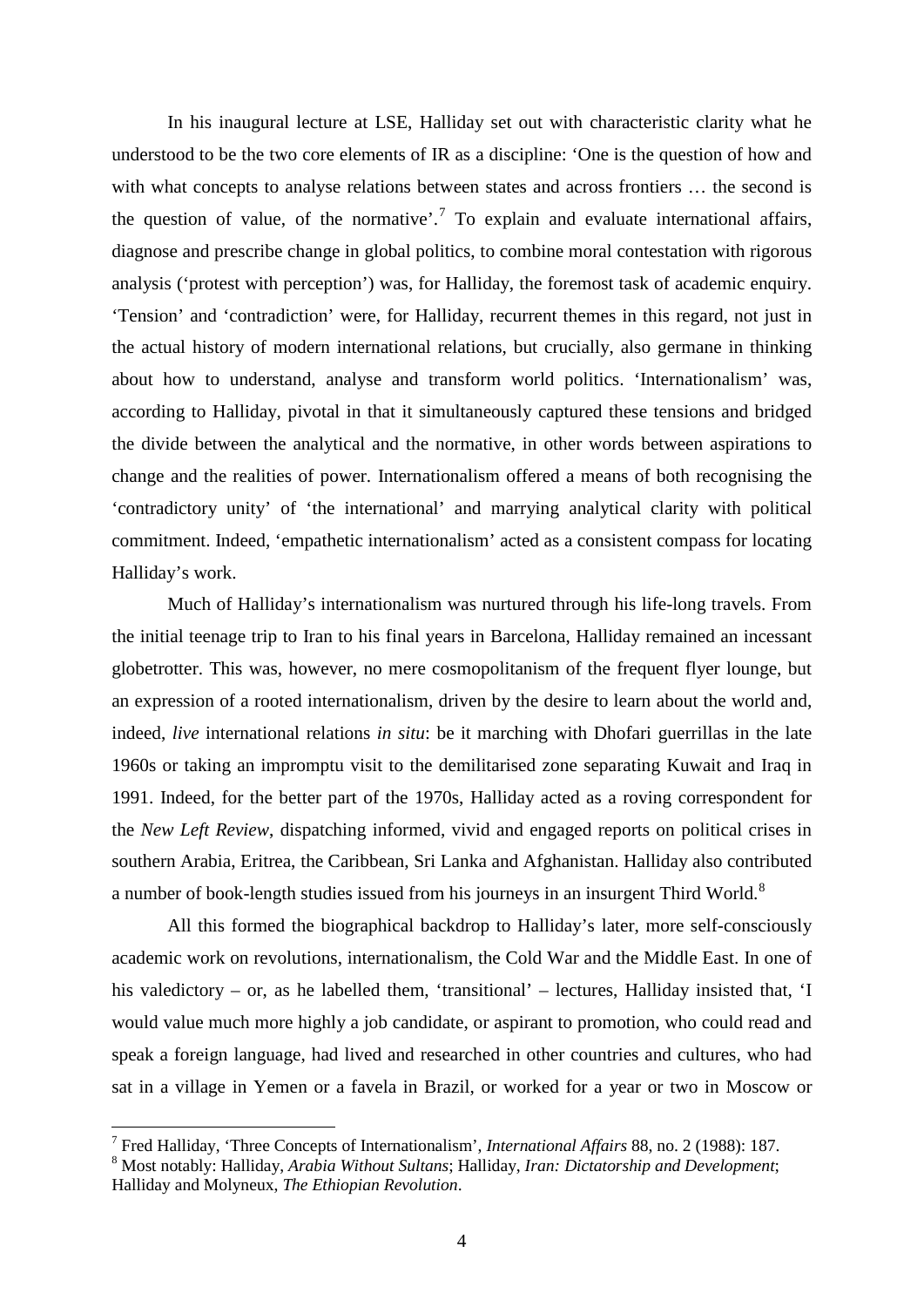Rome, than someone who had been cited in a supposedly top ranking meta-theoretical disciplinary journal.'[9](#page-4-1) These experiences also informed Halliday's political commitments which were, for all their tensions and contradictions, underpinned by a deep personal loyalty to those peoples and individuals with whom he had shared comradeship and hospitality.

Yet it is perhaps by discussing some of Halliday's principal intellectual influences that we can best grasp the core elements of his 'empathetic internationalism'. Four individuals – Isaac Deutscher, Bill Warren, Maxime Rodinson and Ernest Gellner – loom large across Halliday's *oeuvre*.<sup>[10](#page-5-0)</sup> All four were, in their own way, descendants of the radical European Enlightenment, staunch internationalists, 'area specialists' of some renown and, in the case of the first three, militantly independent Marxists. At the risk of some stylised contrivance, we can associate each of these thinkers with an aspect of Halliday's internationalism: from Deutscher, an emphasis on the ways in which distinct forms of domestic order led, in turn, to systemic international competition; from Warren, an understanding of capitalism as the potentially progressive carrier of European Enlightenment; from Rodinson, a materialist critique of culture, identity and claims to regional exceptionalism; and from Gellner, a commitment to rights, equality and 'radical universalism' – what Halliday was to call 'complex solidarity'.

#### *Isaac Deutscher*

Although Halliday came of political age in the years surrounding 1968, contributing to the wave of radical activism which characterised the period through his work on the ultra-leftist newspaper *Black Dwarf*, it was his association with the 'second' *New Left Review*, under the editorial triumvirate of Perry Anderson, Robin Blackburn and Tariq Ali, which introduced him to the work of Isaac Deutscher. Deutscher was an exiled Polish Marxist, famous among

<sup>&</sup>lt;sup>9</sup> Fred Halliday, 'Social Science and the Middle East: Myths, Pitfalls and Opportunities', LSE Public Lecture, 7 January 2008. One of Halliday's bête-noirs was the fictional, if disturbingly plausible, publication: 'The Mid-Atlantic Journal of Inverted Abstraction'.

<span id="page-5-1"></span><span id="page-5-0"></span><sup>&</sup>lt;sup>10</sup> In keeping with the man himself, Halliday's influences were a diverse, cosmopolitan bunch. Apart from those detailed in this section, they included the British polymath E.H. Carr, the Hungarian economic historian Karl Polanyi, the French sociologist Raymond Aron, the German anti-fascist Willy Brandt and the man Halliday described as 'my greatest intellectual hero' – the Irish politician and academic Conor Cruise O'Brien. It is tempting to see Halliday's influences as, to some extent at least, offering a mirror to his own character. Hence his description of Cruise O'Brien could just as easily be applied to Halliday himself: 'restless, cantankerous, independent, polyglot, always courageous, or as we quaintly put it "outspoken", often brilliantly perceptive, at times plain wrong, he embodied Schiller's motto to be at once a citizen of his country and a citizen of his age'. Fred Halliday, 'Legacies of Cold War', Government and Opposition Lecture, Political Studies Association Annual Conference, 9 April 2009.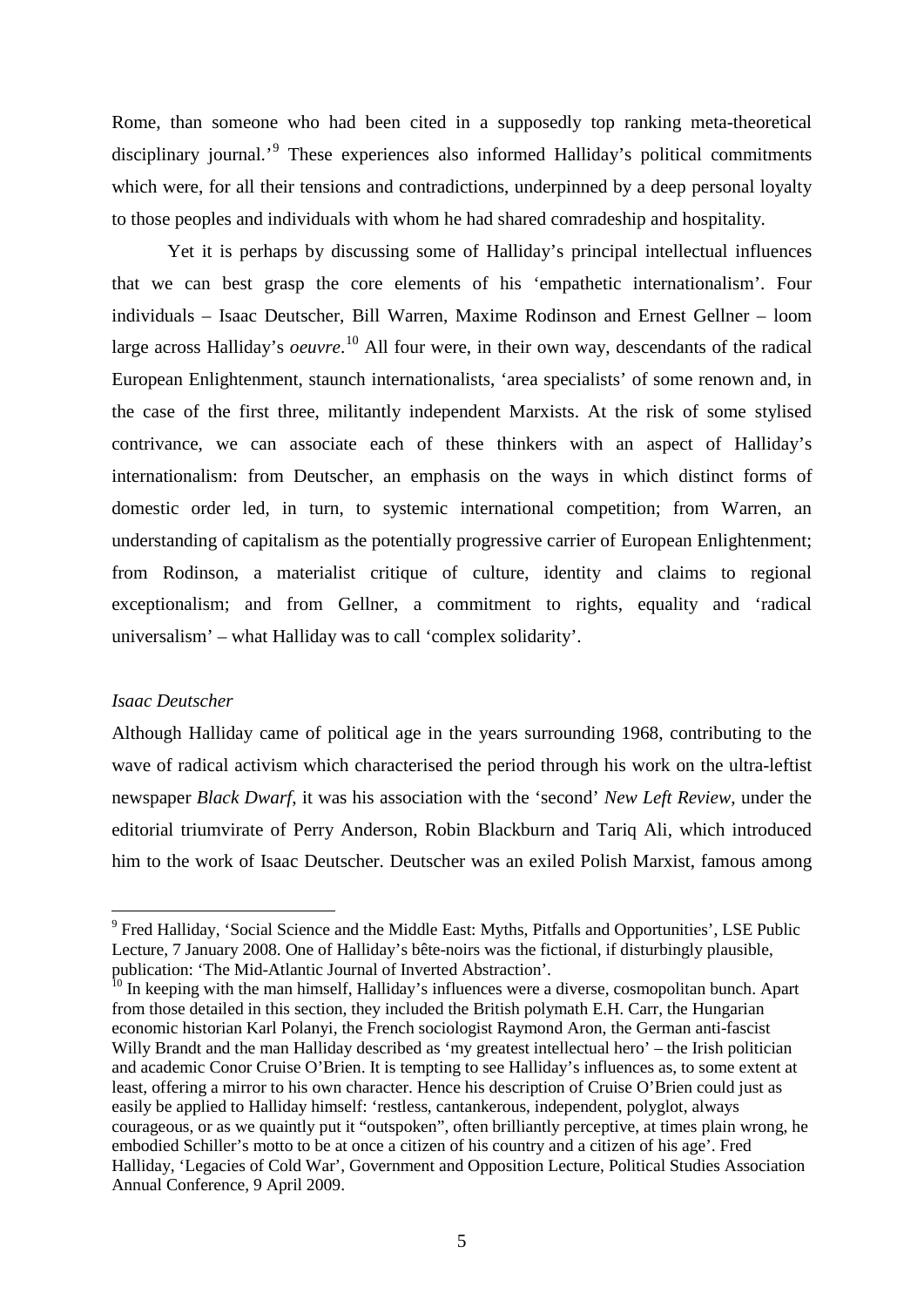other things for his biographies of Trotsky and Stalin.<sup>[11](#page-5-1)</sup> Deutscher was adopted by many in the Anglophone New Left as a living link between the interwar Bolshevik generation and the student activists of the period, bringing a strong dose of strategic realism from the former to the revolutionary idealism of the latter. But it was Deutscher's understanding of the Soviet bloc as a flawed, yet substantial, challenger to the capitalist West that informed Halliday's understanding of the Cold War. The 'great contest', Deutscher argued, was an inter-systemic rivalry between two irreconcilable socio-economic systems (communism and capitalism), not merely the product of ideological 'perception' and 'misperception' or the latest round of inevitable Great Power clashes.<sup>[12](#page-6-0)</sup> Rather, the Cold War was the geopolitical expression of rival means of organising polities, economics and societies – the internationalisation of European civil wars after World War II. Deutscher saw the USSR as the geopolitical inheritor of the Bolshevik revolution and insisted that socio-political and ideological transformations *within* that state were having a significant impact on *international* affairs more broadly.

Halliday adopted three of Deutscher's propositions when developing his own interpretation of the Cold War: that the USSR was a revolutionary state when it came to international relations; that radical change *within* states significantly shaped their *external* relations; and that the Cold War was an inter-systemic rather than inter-state conflict, pitting into battle two rival visions of modernity. Deutscher's impact is perhaps most pronounced in Halliday's *Making of the Second Cold War*, in which the intensification of US-Soviet antagonism during the late 1970s and early 1980s are explained with reference to a fresh wave of Third World revolutions and counter-revolutions, and the accompanying emergence of the New Right in the West. This ran contrary to the prevailing views of both the western Left and the international peace movement, who tended to identify the Cold War as an 'imaginary war' defined by the convergence of militarised bureaucracies and oligarchic power-elites within both blocs. Where thinkers such as E.P. Thompson and C. Wright Mills saw the homologous nature of each side's 'military-industrial complex' as tending towards 'exterminism', for Halliday, the Cold War did not endure, nor was it dangerous, because of internal bureaucratic logics shared by both capitals.<sup>[13](#page-6-1)</sup> Rather, the Cold War was a conflict

<span id="page-6-2"></span><sup>&</sup>lt;sup>11</sup> On this, see Deutscher's: *The Prophet Armed* (Oxford: Oxford University Press, 1954); *The Prophet Unarmed* (Oxford: Oxford University Press, 1959); *The Prophet Outcast* (Oxford: Oxford University Press, 1963); and *Stalin: A Political Biography* (London: Pelican, 1970).

<span id="page-6-0"></span><sup>&</sup>lt;sup>12</sup> Isaac Deutscher, *The Great Contest* (Oxford: Oxford University Press, 1960).

<span id="page-6-1"></span><sup>&</sup>lt;sup>13</sup> This debate is best captured in: E.P. Thompson ed., *Exterminism and the Cold War* (London: Verso, 1982). Also see: C. Wright Mills, *The Causes of World War Three* (New York: Simon and Schuster, 1958); Mary Kaldor, *The Disintegrating West* (London: Allen Lane, 1978); and Mary Kaldor, *The Imaginary War* (London: Basil Blackwell, 1990).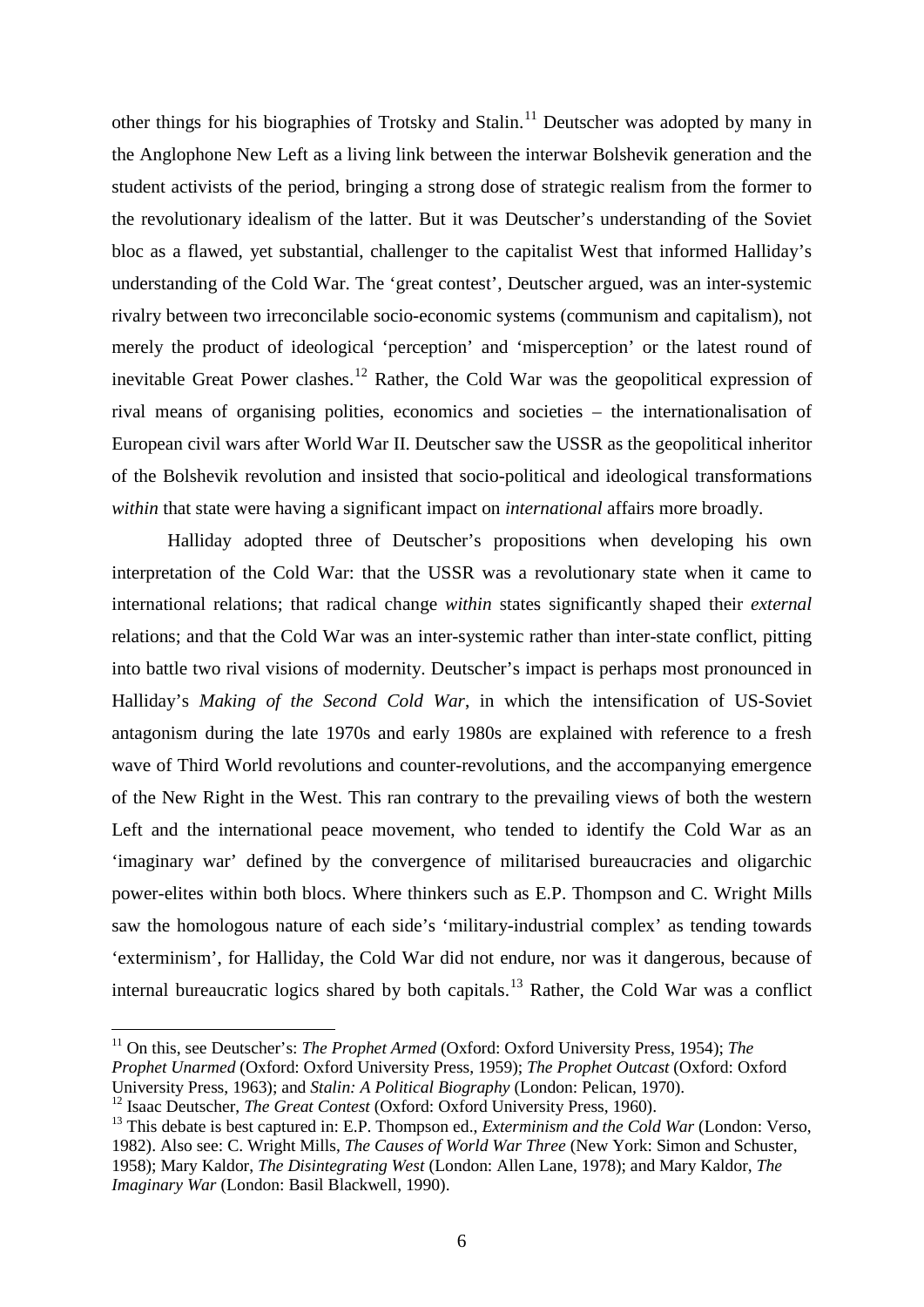rooted in radically different socio-economic systems and value orientations. As such, it could not end through arms races, Third World Revolutions or peace movements, but only through the decisive victory of one side over the other. Crucially, for Halliday, this was not a victory which the Soviet Union could win – from the late 1970s on, Halliday charted the unequal nature of the great contest, monitoring US superiority across a range of military, political and economic indicators.[14](#page-6-2)

#### *Bill Warren*

Halliday's 'externalist' approach to the Cold War was part of a broader theoretical orientation which saw the modern international system as containing two core dynamics: on the one hand, a universalising tendency towards cooperation and interdependence; and on the other, sharp geopolitical fragmentation and deep socio-economic inequality. The Cold War was, for Halliday, a prime example of this 'contradictory unity', cutting across both 'horizontal' interstate relations and 'vertical' socio-economic antagonisms. These two dynamics – contradictions inherent to the system – were, for Halliday, made starker by the uneven spread of capitalist modernity. That capitalism was, for Halliday, the primary force underlying modern international relations seems hardly controversial, at least not outside the conservative world of mainstream IR. But it does beg some knotty questions about exactly *how* capitalism shaped international processes. Here, Halliday was less sanguine. Earlier studies, such as his *Arabia Without Sultans*, set the tone for much of his work via a lapidary endorsement of what he called 'the law' of uneven and combined development:

[c]apitalism unifies the world into a single market and into a system of political dominations; yet the different sub-sections of this world system remain distinct. In many cases, the differences between them are accentuated by incorporation into a single system. It is because of this unevenness that the weakest links in the capitalist system as a whole may be found not in the most developed countries but in those countries where the retarded impact of capitalism creates contradictions that are all the sharper because these developments carried through elsewhere have not yet been completed.<sup>[15](#page-7-0)</sup>

 $14$  If the ultimate failure of the Soviet experiment was not in question, the timing of its collapse was less certain. In that sense, Halliday was surprised, if sympathetic, to attempts at saving the system initiated by the new generation of Soviet leaders who came to power in the mid-1980s, chief amongst them Mikhail Gorbachev. Indeed, he offered a platform at LSE to a number of Gorbachev's reformers, including Abel Aganbegyan and Tatyana Zaslavskaya. For a broader assessment of the post-Soviet legacy, see: Fred Halliday, 'Third World Socialism: 1989 and After' in *The Global 1989*, eds. George Lawson, Chris Armbruster and Michael Cox (Cambridge: CUP, 2010).

<span id="page-7-0"></span><sup>15</sup> Halliday, *Arabia Without Sultans*, 17.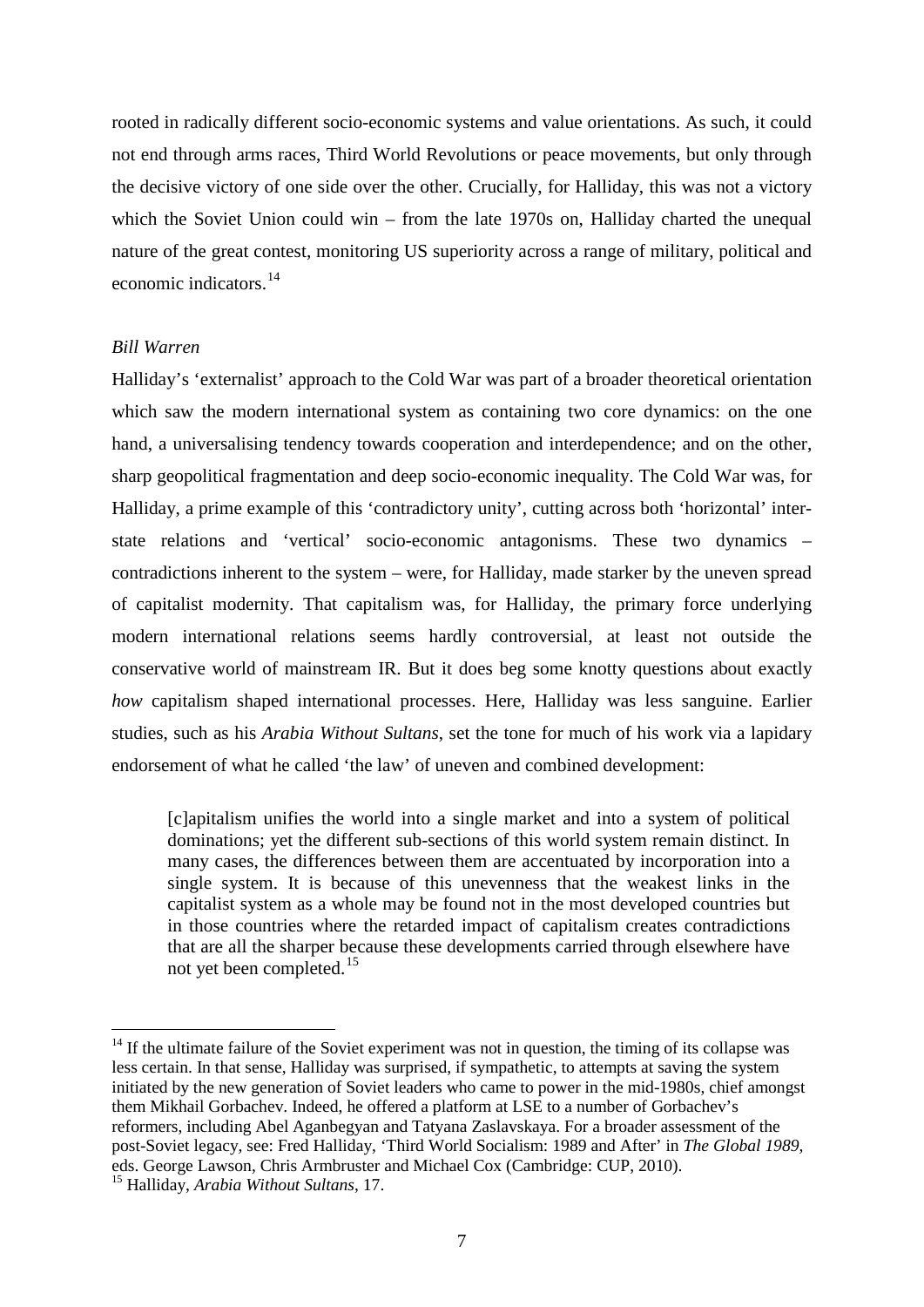Yet such emphases on the contradictions and inequalities fostered by the uneven spread of capitalism, with all the prospects for violent conflict that its 'retarded impact' generated, sat uneasily with Halliday's defence of the, at least partially, progressive nature of this spread. In this regard, Halliday was much influenced by the work of Bill Warren, who taught him at SOAS and who had undertaken a systematic critique of 'dependency' theory, the theoretical toolkit of choice for those on the Left during the 1960s and 1970s.<sup>[16](#page-7-0)</sup> Warren argued that, misguided by Lenin's pamphlet on imperialism and hoodwinked by Third World nationalism, leftist denunciations of 'underdevelopment' contradicted both the record of progressive socio-economic change introduced by capitalism and Marx's own cautious celebration of this process, even when this took colonial form. Against the claims made by dependency theorists, Warren saw Third World development as possible under conditions of capitalism. And Halliday's own work echoed these sentiments. Indeed, running alongside Halliday's emphasis on uneven and combined development is an unmistakably Warrenite stress on the cosmopolitan thrust of capitalism as first developed in industrialising Europe and then exported to, and replicated by, Third World societies. Halliday saw a number of progressive elements in this process, not least the development of polities, economies and social orders built around principles of rights, equality and the rule of law. At one time, he argued, capitalism had been considered incapable of supporting universal suffrage, the legal equality of men and women, decolonisation and Third World industrialisation. Yet all of these processes had come to pass within, and were possibly even enabled by, an era defined by capitalist expansion.

This notion of capitalism is difficult to square with Halliday's endorsement of uneven and combined development. Indeed, Halliday appears to see the internationalising dimension of capitalism in two contrasting ways: in the first place, as linear and progressive, the purveyor of a 'radical universalism' which carries with it 'gifts' of suffrage, rights, legal equality and democracy; and in the second place, as necessarily uneven, the purveyor of contradictions which contained within them the seeds of violent conflict. As such, although Halliday consistently saw capitalism as the prime mover behind modern internationalism, he was less clear about how this relationship was consummated. And there is little doubt that, although Halliday remained an unwavering critic of capitalism's 'dark side', over the course of his career he became more accepting of the capacity of capitalism to adapt itself around a

<span id="page-8-0"></span> <sup>16</sup> Bill Warren, *Imperialism: Pioneer of Capitalism*, ed. John Sender (London: Verso, 1980).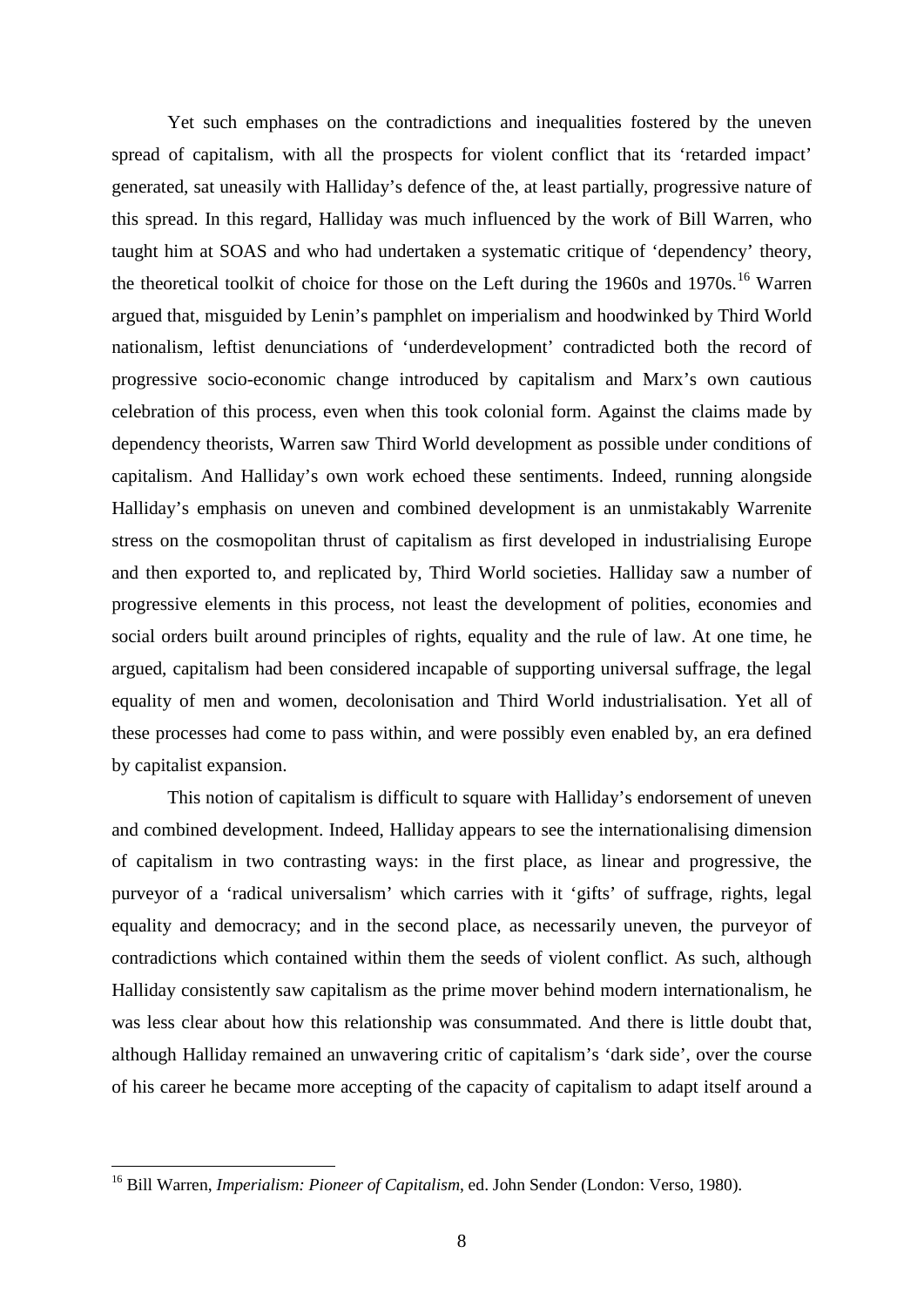reformist agenda. As he put it in a 2006 interview, 'I feel much happier with a copy of the UNDP Human Development Report than with the *New Left Review'*. [17](#page-8-0)

Halliday's path from 'revolutionary socialist' to 'critical liberal' had several components: first, his broad acceptance of the Warrenite position that capitalism played a leading role in spreading progressive ideas and practices around the world; second, his assessment of the failures of alternatives to capitalist modernity, whether seen in the crucible – and disappointment – of Third World revolutions or in the remnants of 'actually existing socialism'; third, an inability to support reflex anti-Americanism when he considered the record of that country to be finely balanced between progressive currents such as the civil rights and women's movements and its disastrous overseas interventions and family planning policies; and finally, his impatience with the leftist tendency to valorize (or at least abide) reactionary regimes and movements, such as Ba'athism or political Islam, in the name of anti-imperialism – as Halliday was fond of saying, 'the future of humanity does not lie in the back streets of Faluja'. [18](#page-9-0) Intriguingly, Halliday claimed that it was not *his* principles which had changed, but fellow travellers on the Left who had failed to learn from the events of the period and who had consistently taken knee-jerk ideological positions out of keeping with a broader critical sensibility. Although it is fair to say that Halliday's work remained committed to principles of solidarity, universalism and independent judgement, his shift from open advocate of revolutionary socialism to a more disassociated sense of critique was one that many of his former comrades found difficult to accept.

#### *Maxime Rodinson*

Halliday's recognition of capitalism as the concrete manifestation of internationalism in the modern era had its corollary in what we might call his *methodological* internationalism. Here the figure of the French intellectual Maxime Rodinson is, perhaps, the most significant interlocutor. Rodinson's 'materialist Orientalism' profoundly influenced Halliday's analysis of the Third World, most specifically the Greater Middle East. Rodinson himself had an ambiguous relationship to his specialist region. On the one hand, he unapologetically identified himself as a professional Orientalist and acknowledged the 'scientific' contributions of many of his fellow philologists, Islamologists and anthropologists, both past and present. On the other hand, Rodinson rejected 'the Orientalist's self-satisfied acceptance

<span id="page-9-1"></span><sup>&</sup>lt;sup>17</sup> Danny Postel, 'Who is Responsible?: An Interview with Fred Halliday', Salmagundi 150/151 (2006): [www.opendemocracy.net/danny-postel/who-is-responsible-interview-with-fred-halliday.](http://www.opendemocracy.net/danny-postel/who-is-responsible-interview-with-fred-halliday) 18 Fred Halliday, 'The Jihadism of Fools', *Dissent*, Winter (2007): 144-7.

<span id="page-9-0"></span>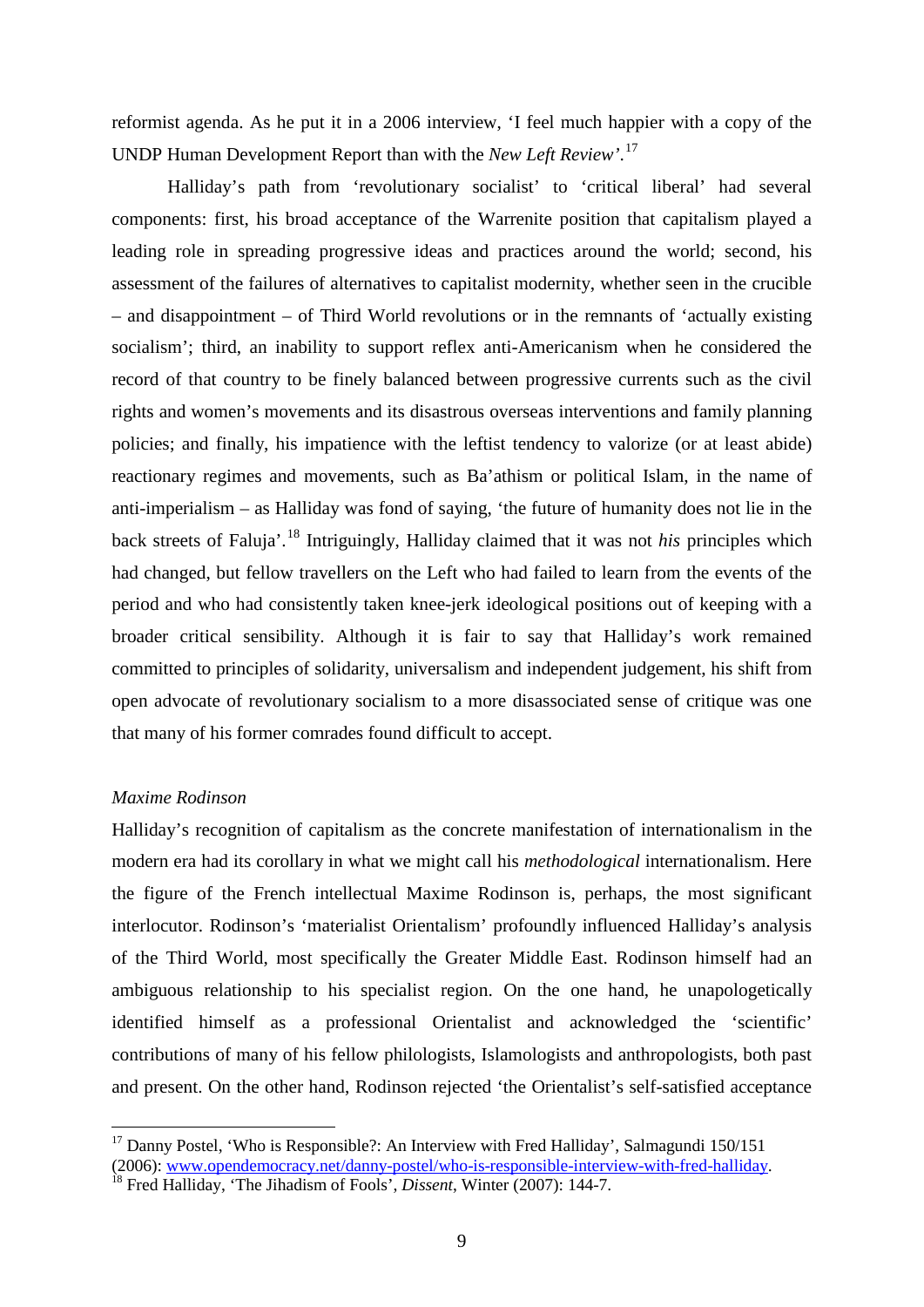of their "academic ghetto"' and advocated the application of 'sociology, demography, political economy, linguistics, anthropology, ethnology or the different branches of general history ... to study peoples and regions in a given historical period and still take into account the specificities of those peoples or regions at a particular moment in time.<sup>'[19](#page-9-1)</sup>

This historical-sociological method – an approach which examines the ways in which relatively stable practices (social structures) emerge and develop through time and across space – is the leitmotif of Rodinson's work. It is a mode of inquiry which takes as its starting point the ways in which *common* social, economic and political experiences find expression within *particular* contexts. In Rodinson's pithy formulation, 'The Muslim world is specific, but it is not exceptional.<sup>[20](#page-10-0)</sup> Thus, for Rodinson, the universal dimensions of the Prophet Muhammad's message are inextricably linked to the specific features of Meccan society at the turn of the seventh century CE and its location within the wider geopolitics and political economy of Arabia and its neighbours. Similarly, the material force of Islam in the Middle East was, for Rodinson, relative to other sources of political, military and socio-economic power. As such, the Muslim faith should not be understood as an unchanging monolith but as a dynamic panoply of experiences within a common core of beliefs and practices.

It is no exaggeration to say that this 'materialist internationalism' is axiomatic to Halliday's work, particularly his writing on the Middle East.<sup>[21](#page-10-1)</sup> It was materialist in its emphasis on the concrete sources of religious, national or ethnic identities; it was internationalist in that it saw such specificity as comparable to, indeed often the product of, imitation and amalgamation with outside influences. For Halliday, there was no such thing as Islamic banking or Asian values – the former was 'capitalist banking with a different cover', while the latter was, at best, a distorting fiction: 'there are no Asian values, only values in Asia'.<sup>[22](#page-10-2)</sup> For Halliday, all economies were concerned with the same things – the supply of money and the balance between profit and redistribution, just as all polities sought to manage the same tensions over legitimate authority and state power. The history of the Middle East, like the rest of the world, was one of resource extraction, state formation, class conflict and cultural fusion.<sup>[23](#page-10-3)</sup> As Halliday was to define his 'tribe' of Enlightenment rationality:

<span id="page-10-4"></span> <sup>19</sup> Maxime Rodinson, *Europe and the Mystique of Islam* (London: I.B. Tauris, 1987): 117.

<span id="page-10-0"></span><sup>20</sup> Maxime Rodinson, *Islam and Capitalism* (London: Allen Lane, 1974): 227

<span id="page-10-1"></span><sup>21</sup> See, for example: Fred Halliday, 'The Politics of the Umma', *Mediterranean Politics* 7, no. 3

<sup>(2002): 20-41;</sup> Fred Halliday, *The Middle East in International Relations* (Cambridge: CUP, 2005).

<span id="page-10-2"></span><sup>&</sup>lt;sup>22</sup> Fred Halliday, 'Obiter Dicta and Other Reflections', Unpublished Paper, 20. Halliday's view of 'Asian values' was influenced by the work of his LSE colleague, Michael Leifer. Indeed, it may be that this line is originally Leifer's rather than Halliday's.

<span id="page-10-3"></span><sup>&</sup>lt;sup>23</sup> Halliday, 'The Middle East and Social Science'.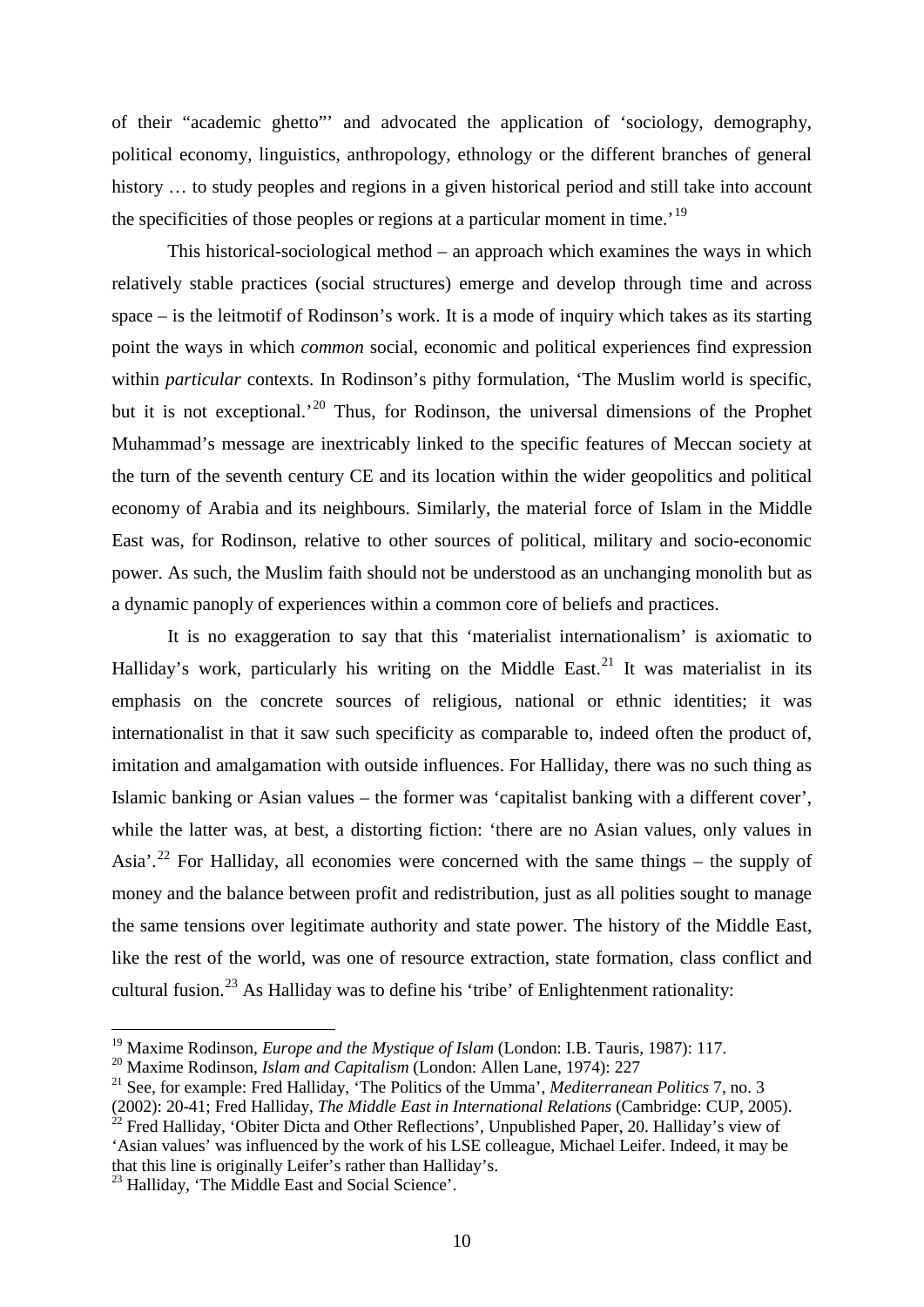This is an approach with an inbuilt presumption against treating any region or culture or people as particular or unique. As far as area studies in general, and the Middle East in particular, is concerned, I therefore start from a set of universal principles, analytic and normative, that would ask to what extent these can help elucidate the particular societies in question.<sup>[24](#page-10-4)</sup>

Similarly, when it came to understanding 'Anti-Muslimism in contemporary politics', Halliday sought to shift analysis away from the essentialising discourse of 'Islamophobia' to an explanation of anti-Muslim bigotry within specific socio-historical circumstances, for example those 'of ethnicity, intra-communal conflict, administrative corruption and inter-state conflict.<sup>[25](#page-11-0)</sup> In short, 'Islam as an object of study must be dissolved in order to be made concrete in the study of particular events, times and places'.[26](#page-11-1)

In line with the tradition of critical scholarship in which Rodinson and Halliday can be located, such injunctions were deployed not just in analysis of these societies, but also in solidarity with them. Both Rodinson and Halliday championed internationalism as the concrete expression of their scholarly critique of nationalism. And both directed much of their intellectual energies towards the emancipation of Middle Eastern peoples. Indeed, Rodinson's critique of essentialist understandings of nationalism and religion delivered one of the earliest denunciations of political Zionism and Israeli expansionism. His (and Deutscher's) stance on these issues, including support for a two-state solution to the Arab-Israeli dispute, was wholeheartedly endorsed by Halliday:

Its essence was an exemplary 'internationalism' that recognised the rights of the two national groups, denounced the chauvinism and militarism of both sides, and (most important) rebutted in sharp, secular terms the religious rhetoric emanating from all quarters. Rodinson and Deutscher strongly criticised both the political culture and the authoritarian politics of the Arab world (something the 'solidarity' movements of today seem unable to do) and the rabbinical, militaristic culture of Israel. Their committed, secular stance is far removed from the totemic icons of 'identity', 'community', 'tradition', and 'feeling' that came to flourish in discussion of the region. It remains of utmost relevance.<sup>[27](#page-11-2)</sup>

<sup>&</sup>lt;sup>24</sup> Fred Halliday, *Islam and the Myth of Confrontation* (London: I.B. Tauris, 1996): 196. Also see: Stephen Howe, 'Son of the Bani Tanwir: The Work of Fred Halliday (1946-2010)', *opendemocracy*, posted on 13 July 2010, available at[: http://www.opendemocracy.net/fred-halliday/son-of-bani](http://www.opendemocracy.net/fred-halliday/son-of-bani-tanwir-work-of-fred-halliday-1946-2010)[tanwir-work-of-fred-halliday-1946-2010.](http://www.opendemocracy.net/fred-halliday/son-of-bani-tanwir-work-of-fred-halliday-1946-2010) <sup>25</sup> Halliday, *Myth of Confrontation*, 193.

<span id="page-11-0"></span>

<span id="page-11-1"></span> $26$  Ibid., 2.

<span id="page-11-2"></span><sup>27</sup> Fred Halliday, 'Maxime Rodinson: In Praise of a "Marginal Man"', in Hayes ed., *Political Journeys*.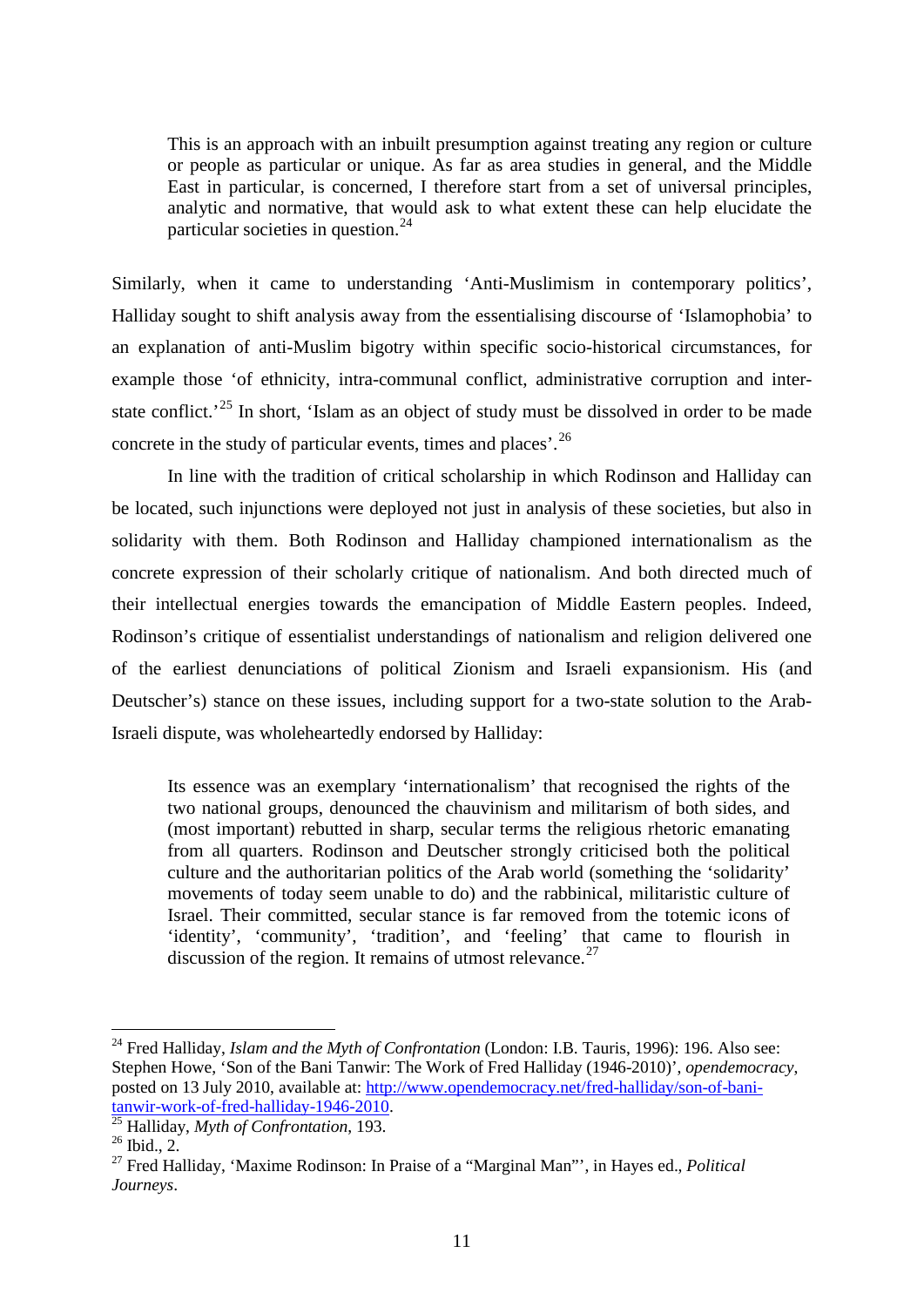Like Rodinson, Halliday did not negate the agency of Middle Eastern political actors and social forces. For Halliday, as in other parts of the world, the peoples of the Middle East had, within given socio-historical constraints, mobilised, resisted and made choices about their political fate. Some of these had been misguided and counterproductive. Recognising this, and saying so without Eurocentric guilt or sectarianism complex, was for Halliday an elementary component of a 'complex solidarity' which underpinned his notion of internationalism. As Halliday saw it, culture was always embedded within wider networks of power. As such, no culture, whatever its pretence to eternal blessing, was free from critique, just as no peoples, under conditions of oppression, were beyond solidarity. Nationalism, for Halliday, was little more than an invented excuse for chauvinism. In contrast, internationalism served as a progressive current in world affairs.

#### *Ernest Gellner*

It is in this context that the fourth component of Halliday's internationalism emerges, one linked to a programme of 'radical universalism': '[a] perspective on international relations that is both realistic and critical, one that advocates change on the basis of what can plausibly be said to be possible and which denies durability and legitimacy to that which exists at the moment [...] it is possible to suggest three principles that can guide such a perspective: equality, democracy and rights'.<sup>[28](#page-11-1)</sup> Most of Halliday's work on internationalism already implied such a programme. But it is fair to say that, as the contours of the post-Cold War world became better defined, two dimensions of this perspective, both drawn from Halliday's close appreciation of the work of Ernest Gellner, became especially pronounced.

The first was an uncompromising defence of what, in the face of religious extremism and post-modern perspectivism, Gellner called 'rationalist fundamentalism'.<sup>[29](#page-12-0)</sup>

Rationalist fundamentalism, whilst absolutizing no *substantive* conviction – no affirmation that this or that absolutely must be *thus* – does absolutize some formal, one might say, procedural principles of knowledge … It is a vision that desacralizes, disestablishes, disenchants everything substantive: no privileged facts, occasion, individuals, institutions or associations … All hypotheses are subject to scrutiny, all facts open to novel interpretations, and all facts subject to symmetrical laws which preclude the miraculous, the sacred occasion, the intrusion of the Other into the Mundane'.<sup>[30](#page-12-1)</sup>

<span id="page-12-2"></span> <sup>28</sup> Fred Halliday, *The World at 2000* (London: Macmillan, 2002): 144.

<span id="page-12-1"></span><span id="page-12-0"></span><sup>29</sup> Ernest Gellner, *Postmodernism, Reason and Religion* (London: Routledge, 1992). Italics in original.  $30$  Ibid., 80-1.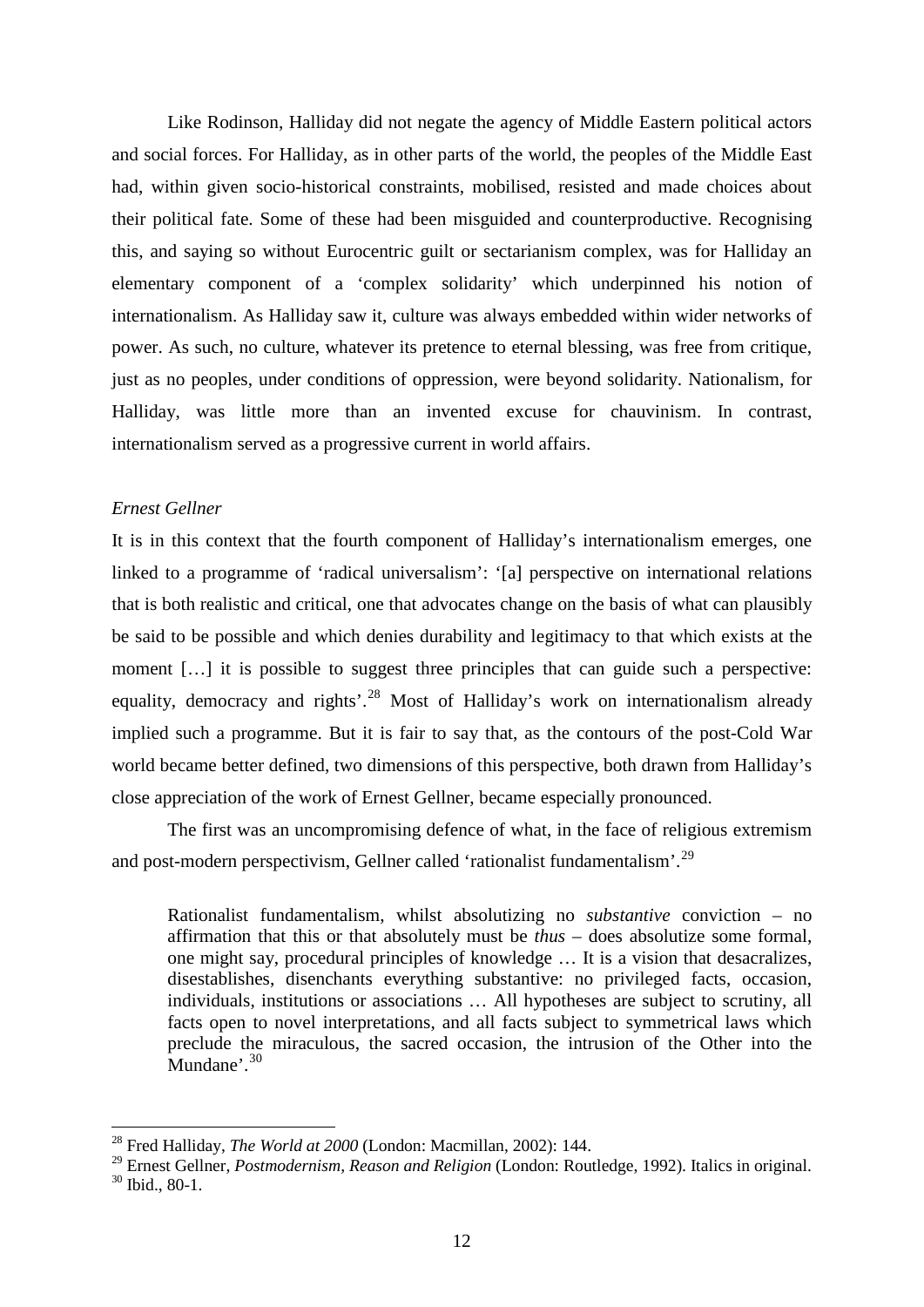Like Gellner, Halliday applied 'rationalist fundamentalism' consistently in his work, in the process rejecting variants of analytical and normative communitarianism, perspectivism or exceptionalism. Considering that much of his political and academic life had, until then, been dedicated to puncturing invocations of 'culture', 'identity' and 'difference' by international agents – both hegemonic and subaltern – Halliday was especially exercised by the perils of a world in which Huntingtonian 'fault-line babble' found communion with various nationalist, regionalist or religious advocates of 'cultural authenticity'.<sup>[31](#page-12-2)</sup> The appropriate response to such a challenge was, for Halliday, to develop and approach an IR enterprise which: 'First … is empirical, conceptual and, where relevant, critical; Second … meets the criterion that is central to the social sciences, namely explanation; Third  $\ldots$  locates issues and concepts in their appropriate historical context.<sup>[32](#page-13-0)</sup>

Accompanying these commitments was a second, more concrete expression of 'radical universalism', namely rights. While the demise of the Soviet bloc marked the end of the communist alternative to world order, the political legacy of the Age of Atlantic revolutions was still alive after the Cold War. In fact, its aspirations remained a powerful source of mobilisation: 'a world in which the differences of wealth within and between peoples had been radically reduced, in which education and growth in prosperity and science was broadly equally available to all would be fundamentally different to today'.<sup>[33](#page-13-1)</sup> Halliday's rights agenda, built around the ideas of its more social democratic exponents such as Amartya Sen and Martha Nussbaum, represented the kind of radical universalism that could challenge the status quo of our 'flat post-ideological world'.<sup>[34](#page-13-2)</sup> Halliday championed this programme institutionally as the first director of LSE's Centre for the Study of Human Rights, which he established alongside the committed advocacy of Stan Cohen and Margo Picken. Typically, Halliday's endorsement of rights was decisive: 'the right to independence, to decent government, to individual security, to education, to basic human respect and equality are as universal as the rising and setting of the sun'.<sup>[35](#page-13-3)</sup> For Halliday, support for human rights, which he dubbed (following Cohen) 'the last grand narrative', was unequivocal.

For Halliday, therefore, 'internationalism' encompassed three core dimensions: a *process* of capitalist-driven interdependence whether understood as the uneven harbinger of

<sup>&</sup>lt;sup>31</sup> Halliday, 'Social Science and Middle East'. Such a conviction led Halliday away from academic boycotts, which he saw as diametrically opposed to the core tasks of the academic endeavour: to listen, argue, contest and, where necessary, disagree.

<span id="page-13-0"></span> $32$  Ibid.

<span id="page-13-1"></span><sup>33</sup> Halliday, *World at 2000*, 147.

<span id="page-13-2"></span><sup>34</sup> Ibid., 142.

<span id="page-13-3"></span><sup>&</sup>lt;sup>35</sup> Halliday, 'Social Science and the Middle East'.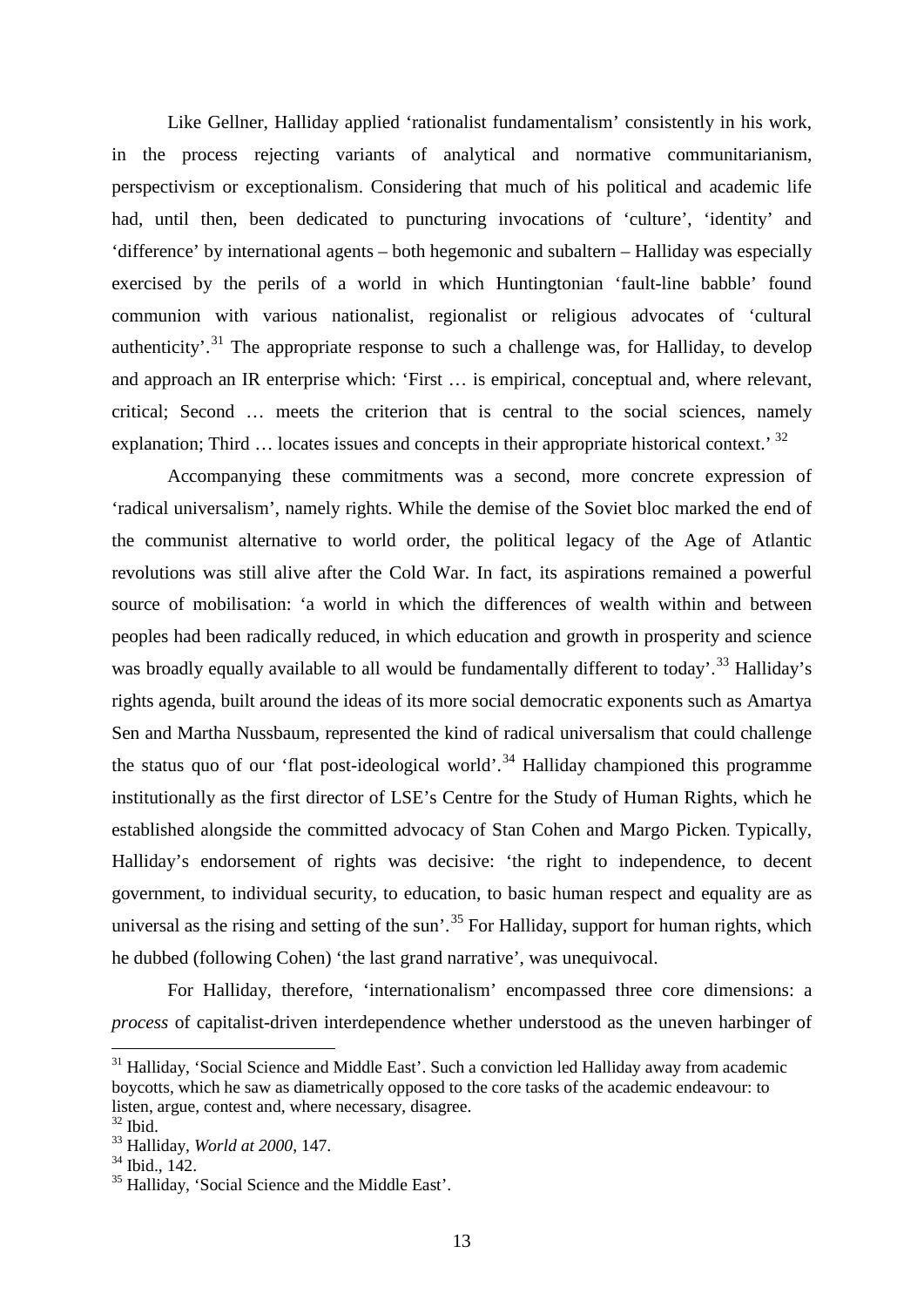conflict or as the progressive tool of development; a *principle* of human universality centred on rights, equality and democracy; and a *practice* of transnational cooperation and solidarity, particularly when this came to opposing autocratic regimes. It brought together the geopolitical, methodological, analytical and normative aspects of international relations, and underlay the tensions between convergence and fragmentation at the heart of the modern international order. Halliday's commitment to internationalism may not have been free from creative tensions – for example, there was a reluctance to apply to the notion of rights the same ideology-critique and materialist analysis he so ably deployed against identity politics. But his commitment, rooted in Enlightenment values of reason, universalism and secularism, was deeply felt. It also served as the intellectual backdrop for his disciplinary interventions.

#### **International Relations: Theory, Gender, Revolution**

As with many others before him, Halliday saw IR as occupying a marginal place in the social sciences: 'International Relations is a supernumerary element, an option for students, a penultimate chapter for the scholar'.<sup>[36](#page-13-2)</sup> The problems associated with the subaltern place of IR were multiple, not least because it produced either denial (pre-1989) or exaggeration (post-1989) of the influence of 'the international'. Instead, Halliday made a passionate case for the *constant* ways in which international relations helped to shape historical development:

The "international" is not something out there, an area of policy that occasionally intrudes in the form of bombs or higher oil prices, but which can conventionally be ignored … the requirements of inter-state competition explain much of the development of the modern state, while the mobilisation of domestic resources and internal constraints act for much of states' success in this competition. Disciplines such as political science and sociology, on the one hand, and IR, on the other, are looking at two dimensions of the same process: without undue intrusion or denial of the specificity of the other, this might suggest a fruitful interrelationship.<sup>[37](#page-14-0)</sup>

Halliday's theoretical interest in IR, like his work on the Middle East, was concerned with specifying IR's core domain (a broader domain, he thought, than was often taken to be the case) and demonstrating its interrelationship with other disciplines. Indeed, when scholars studied the emergence of modern states, the expansion of the market, or dynamics of war and revolution, they were already studying the ways in which international relations interlaced with domestic processes: 'there can be no purely national history of any states; equally there can be no theory of the economy, the state or social relations that denies the formative, not

<span id="page-14-1"></span> <sup>36</sup> Halliday, *Rethinking IR*, 2.

<span id="page-14-0"></span> $37$  Ibid.,  $20$ .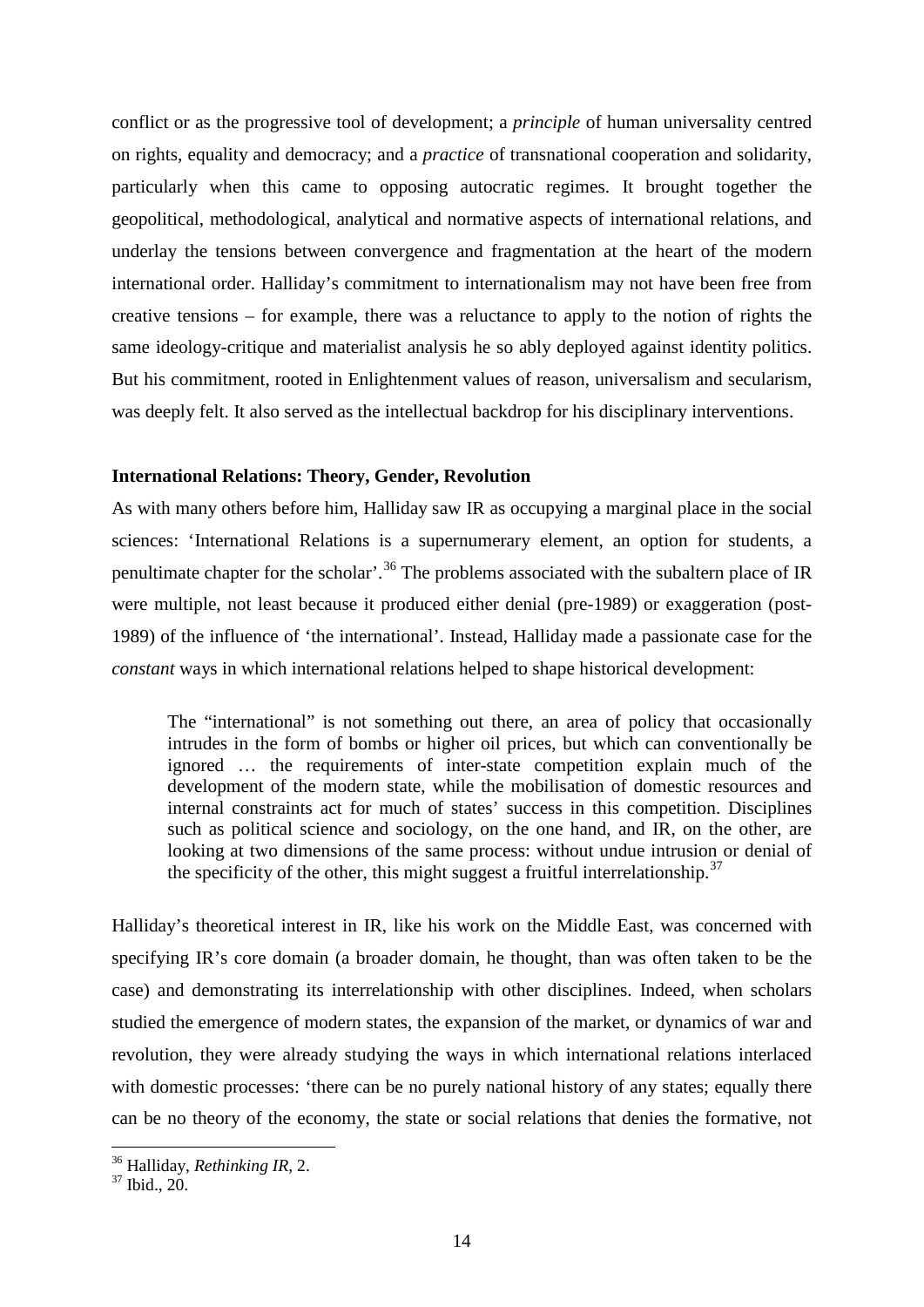just residual or recent, impact of the international'.<sup>[38](#page-14-1)</sup> In short, the 'myth of the bounded society' was as pervasive – and as unscholarly – as that of the stork.<sup>[39](#page-15-0)</sup>

#### *IR Theory*

But what *specifically* did IR offer the social sciences? And on what theoretical terrain was IR to take part in interdisciplinary conversations? On these questions, Halliday was less clear. On the one hand, Halliday saw IR as concerned with a range of analytic concerns (foreign policy, interventions, international law etc.) which it was particularly well placed to examine. Alongside this was a set of distinctive normative challenges (questions over the legitimate use of force, the rights and wrongs of intervention, 'our' responsibility to 'others', and so on). On the other hand, Halliday did not lay out, either theoretically or substantively, what made these domain areas discrete, nor how they were to serve as devices for interdisciplinary interactions. In some ways, no doubt, such an omission was deliberate. After all, if the world was messy, then disciplines could not legitimately guard their terrain like the academic equivalent of homeland security agents. And there is little doubt that, rather than generate a programmatic view of IR replete with hardcore assumptions supported by auxiliary hypothesis, Halliday preferred a more eclectic enterprise couched between the empiricist fallacy of 'facts without theory' and the metatheoretical inclination towards 'abstraction without content': 'IR, like all branches of knowledge, faces two dangers – that of factual accounts devoid of theoretical reflections, explanatory or ethical, and that of theory unchecked in, or untested by, the analysis of history itself<sup> $40$ </sup>. In other words, between the twin dangers of a 'futile cult of facts' and a 'pretentious cult of abstraction' lay fertile terrain.<sup>[41](#page-15-2)</sup> This terrain was occupied, for Halliday, by historical sociology.

<span id="page-15-3"></span>If historical sociology is conventionally understood as a dialogue between Marx and Weber, then Halliday's thinking straddled both sides of this dialogue, at times uneasily. The Marxist dimension of his work took many forms. First amongst these, as noted in the previous section, was that Halliday saw the emergence of industrial capitalism as the core concern of IR, serving as the central imperative behind processes of state formation and inter-

 $38$  Ibid., 4.

<span id="page-15-0"></span><sup>39</sup> Fred Halliday, 'For an International Sociology', in *Historical Sociology of International Relations*  ed. Stephen Hobden and John M. Hobson (Cambridge: Cambridge University Press, 2005): 244-64. <sup>40</sup> Halliday, *Rethinking IR*, ix.

<span id="page-15-2"></span><span id="page-15-1"></span><sup>&</sup>lt;sup>41</sup> In his more uncharitable moments, Halliday described this 'cult of abstraction' as 'Floor 7 disease', referring to the 7<sup>th</sup> Floor of Clement House at LSE where the offices of *Millennium* are housed. More charitably, he associated such a position with that taken by C. Wright Mills in his, *The Sociological Imagination* (Oxford: Oxford University Press, 1959).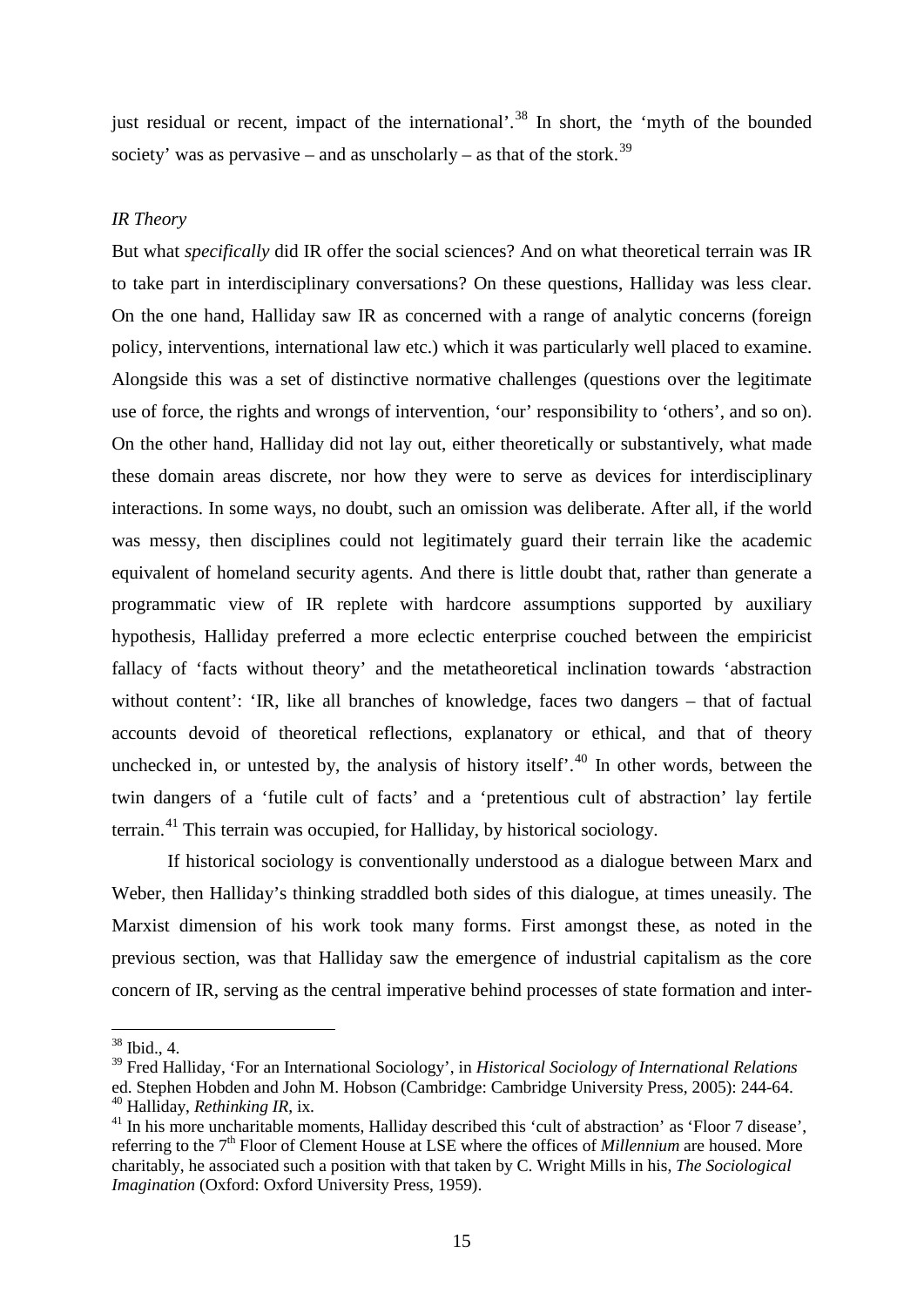state competition. Halliday also regularly used class as an analytical category, seeing the emergence of stratification, particularly in its transnational form, as one of IR's principal areas of enquiry. As with other Marxist-inspired scholars, Halliday sought to historicize taken-for-granted assumptions about the world, seeing the emergence of ideas, institutions and associated international practices as embedded within specific historical contexts. At the same time, he shared a Marxist concern with the ways in which conflict in general, and wars and revolution in particular, had shaped the modern international order.

Halliday's Weberian influences were also keenly felt. First, there was his obvious admiration for Weberian scholars such as Raymond Aron, C. Wright Mills, Michael Mann and Charles Tilly, even if Halliday was not always convinced that their rich analysis of the domestic realm was matched by comparable attention to the international sphere.<sup>[42](#page-15-3)</sup> Second, there was Halliday's endorsement of a Weberian understanding of the state as a set of administrative-coercive apparatuses rather than the legal-territorial unit usually employed in  $IR<sup>43</sup>$  $IR<sup>43</sup>$  $IR<sup>43</sup>$  For Halliday, the former not only offered greater conceptual clarity, it also drew attention away from a mistaken sense of the state as a pristine, unitary actor towards a more compelling toolkit concerned with how state-society complexes were forged and shaped by the violent intersection of international and domestic processes. The Treaty of Westphalia, Halliday reminded his IR audiences, was one which allowed state leaders to coerce their own people with relative impunity. And states more generally had arisen as administrative bodies which imposed order on their subjects in order to raise taxes which, in turn, were used to fund inter-state wars. Only much later did states become, contingently in Halliday's view, representative. Rather, the history of the modern state was one of violent oppression.

Although Halliday trailed a significant path for historical sociology in IR, it is fair to say that he did not offer a definitive theoretical statement of his own on the subject.<sup>[44](#page-16-1)</sup> Indeed,

 $42$  See, for example, his chiding of Mills along these lines: Fred Halliday, 'The Contradictions of C. Wright Mills', *Millennium* 23, no. 2 (1994): 377-85; and his slightly more guarded challenges to Michael Mann in: Fred Halliday, 'He's Not Finished Yet: Achievements and Challenges in the Work of Michael Mann' *Millennium* 34, no. 2 (2006): 509-16.

<span id="page-16-0"></span><sup>43</sup> Fred Halliday, 'State and Society in International Relations: A Second Agenda', *Millennium* 16, no. 2 (1987): 215-29.

<span id="page-16-2"></span><span id="page-16-1"></span><sup>&</sup>lt;sup>44</sup> Halliday supervised to completion over fifty PhD's during his time at LSE, including many works of historical sociology. A selective sample includes: Justin Rosenberg, *The Empire of Civil Society*  (London: Verso, 1994); Richard Saull, *The State, Military Power and Social Revolution* (London: Frank Cass, 2001); Alejandro Colás, *Social Movements in World Politics* (Cambridge: Polity, 2002); Nick Bisley, *The End of the Cold War and the Causes of Soviet Collapse* (Basingstoke: Palgrave, 2004); George Lawson, *Negotiated Revolutions* (London: Ashgate, 2005); Maryam Panah, *The Islamic Republic and the World* (London: Pluto, 2007); and Amnon Aran, *Israel's Foreign Policy Towards the PLO* (Brighton: Sussex Academic Press, 2009).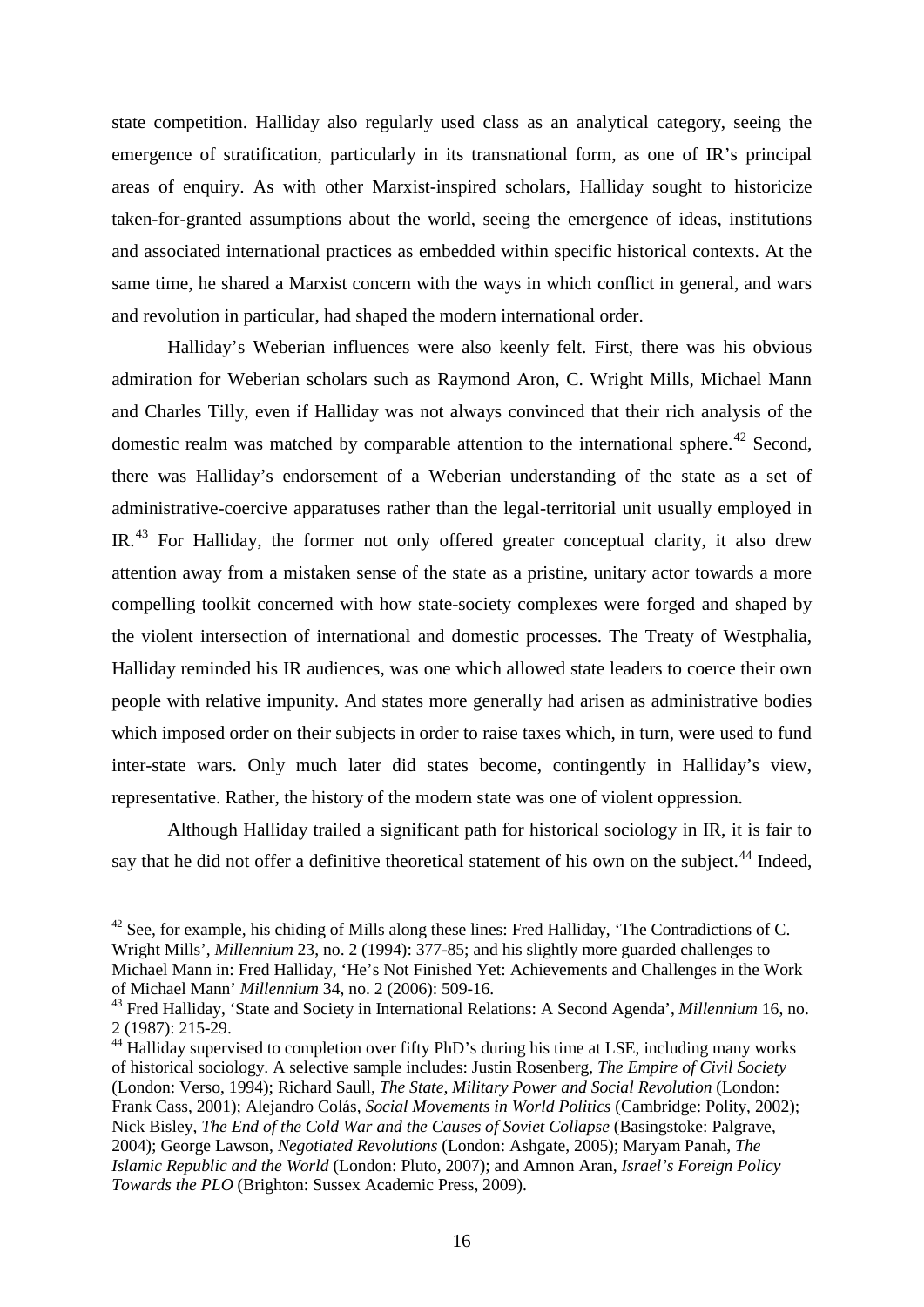Halliday often appeared as a curiously miscellaneous theorist. He remained wedded to a tripartite understanding of international theory as inter-state (realist), transnational (liberal) and systemic (structural/Marxist) which had held sway at LSE when he joined the department, largely through the influence of Martin Wight.<sup>[45](#page-16-2)</sup> And he retained an admiration for figures like the conservative parliamentarian Edmund Burke, whom he considered to be one of the only figures to understand the tendency of the international realm towards 'homogeneity'. But despite Halliday's tendency to dabble in theoretically diverse waters, two features of his approach to historical sociology were consistently applied: first, the need to denaturalize taken-for-granted understandings and practices of international order, whether this took the form of absolutist monarchy, capitalist modernity or patriarchy; and second, the need to study the success – and failures – of individuals and movements who had challenged these structures of domination. In this fundamental sense, Halliday was concerned with human agency – the ways in which people 'took mastery' of their surroundings, 'emancipated themselves' from the conditions of their servitude and, thereby, 'determined their own futures'.[46](#page-17-0) For all his interest in long-run, structural processes (market expansion, state development, cultural hybridity), Halliday was acutely aware of the 'cunning of history' – the ways in which accident, contingency and luck played their part in historical processes. Indeed, he was 'humanist' in this most basic sense of all, seeing hope, aspiration and the capacity of people to imagine alternatives as the central drama of human history.

Despite this concern with the unexpected in history, and with all due regard for the modesty and caution which he saw this as requiring of social scientists, Halliday saw the true test of a theory as its explanatory power. Indeed, he was scathing of areas of study, particularly post-modernism, which did not see explanation as their core motivation. Halliday's distaste for post-positivist approaches, however, was not total. He shared with these approaches a desire to destabilise taken-for-granted assumptions, contest status-quo hierarchies and subvert the 'natural' order of things. And Halliday was as concerned as any post-structuralist with the fusion of power-knowledge and the disciplinary features of discourse and rhetoric, as apparent in his invocation for all students to learn a language (Halliday spoke twelve languages fluently himself), his interest in etymology (a dictionary of

<span id="page-17-1"></span> $45$  Indeed, Halliday was gracious in both conversation and print about the English School – an approach he saw as a major improvement on neo-realism and associated positions, not least in the capacity of its advocates to take history, social change and international hierarchy seriously. Indeed, in the speech given at his farewell dinner in May 2008, Halliday implored his colleagues to tell their more methodologically-infatuated students: 'let them read Geoffrey Stern'. <sup>46</sup> Halliday, 'For an International Sociology'.

<span id="page-17-0"></span>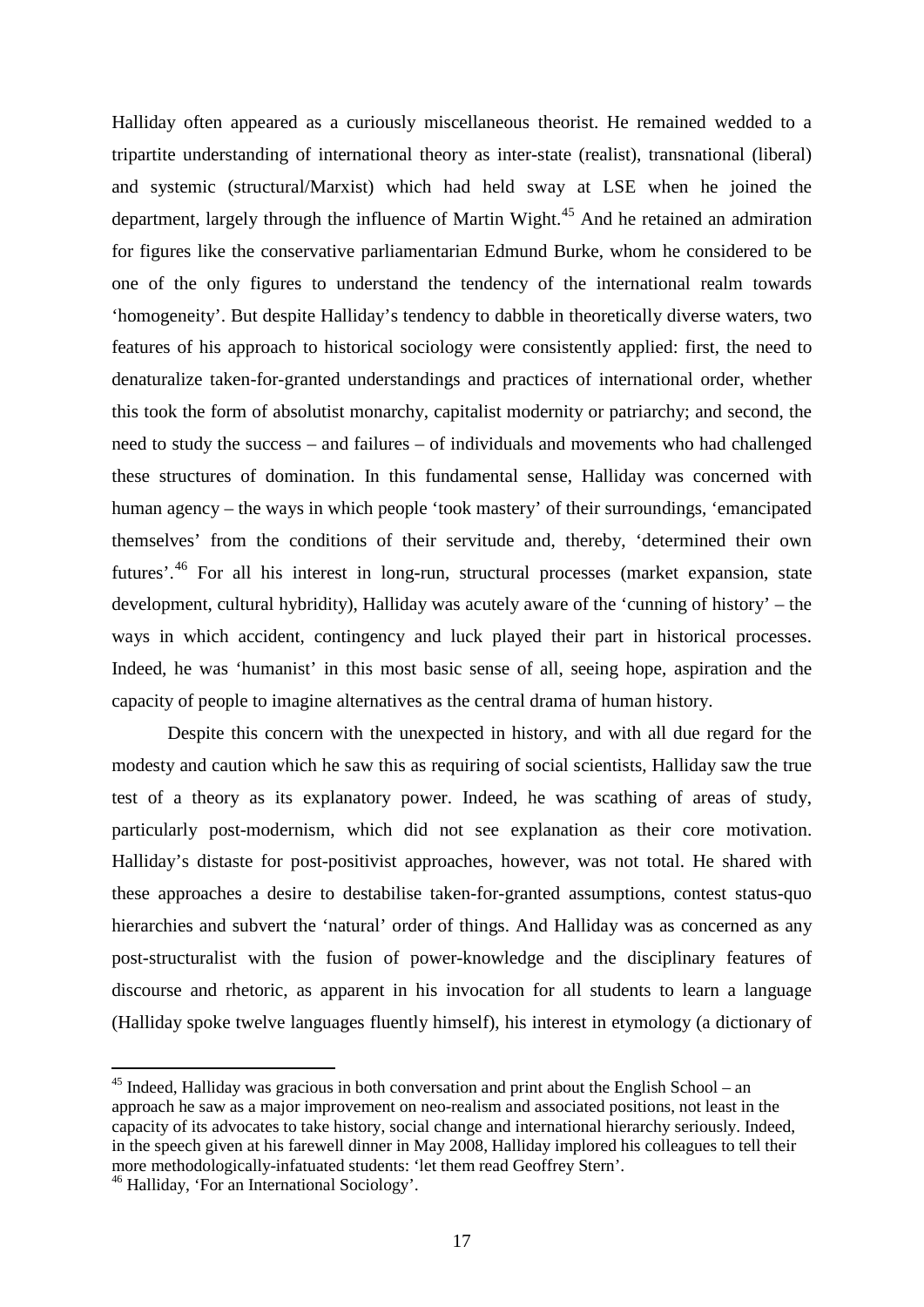the post-9/11 world was finished shortly before his death),  $47$  and his love of jokes (which, like Slavoj Žižek, he took extremely seriously).<sup>[48](#page-18-0)</sup> Indeed, despite his materialist base, Halliday spent considerable time exploring the ways in which ideas motivated people to action, most notably during revolutions, or in how symbolic tropes were exploited politically. Hence, in his analysis of the end of the Cold War, Halliday claimed that, 'it was the T-shirt and the supermarket, not the gunboat or the cheaper manufacturers, that destroyed the legitimacy and stability of the Soviet regime. Bruce Springsteen was the late twentieth century equivalent of the Opium Wars'.<sup>[49](#page-18-1)</sup>

However, Halliday's frustration with post-modernism was deeply felt: 'if you are being tortured, it makes little sense to be told that you are suffering from Western imperialist influence or totalitarian Enlightenment rationality and should instead appreciate the irony of the situation in which you find yourself. It is rather hard to deconstruct the torturer's electrodes'.[50](#page-18-2) Halliday's commitment to rationalism and explanation led him to see postmodernism as lacking the substantive foundations by which to assess rival historical and, indeed, normative claims. 'Explanation', he argued, 'is the only antidote to myth'.<sup>[51](#page-18-3)</sup> Likewise, Halliday's use of concepts such as progress, universalism and emancipation put him at odds with what he regarded as post-modernism's slavish regard (or at least apoliticised disregard) for exclusionary beliefs and practices. In keeping with his sense of IR as a *comprador* discipline which ingested the latest fad and passed it on without adding any value to it, Halliday had no time for the recycled way in which post-structuralism in IR was imbibed. What worked as literary critique or aesthetic jape, Halliday thought, turned into something much more serious, and more supine, in IR. His critique of the post-modern 'zone of half-truth, fabrication and petty mindedness' was damning:<sup>[52](#page-18-4)</sup>

Witty incantations about alterity, dissolution and freeze-frames, and exaggerated claims about what has changed about the world are no substitute for a substantive engagement with history or a plausible concept of the alternatives for political and theoretical change. Rather too inebriated with its own phrases, post-modernism in social science runs the risk of becoming the new banality, a set of assertions as

 <sup>47</sup> Fred Halliday, *Shocked and Awed* (London: I.B. Tauris, 2010).

<span id="page-18-0"></span><sup>&</sup>lt;sup>48</sup> This is not the place to detail the many ways in which Halliday used humour in order to illustrate serious points, but three of his favourite sayings are worth recalling: 'history repeats itself: the first time as tragedy, the second time as farce, the third time as a fad in IR Theory'; 'the ESRC is a four letter word'; 'one good post-graduate seminar is worth a thousand anti-ageing creams'.

<span id="page-18-1"></span><sup>49</sup> *Rethinking IR*, 97.

<span id="page-18-2"></span><sup>50</sup> Halliday, 'Obiter Dicta', 20.

<span id="page-18-3"></span><sup>51</sup> Halliday, *Myth of Confrontation*, viii.

<span id="page-18-4"></span><sup>52</sup> Fred Halliday, *International Relations: A Critical Introduction*, Unpublished Manuscript, 108.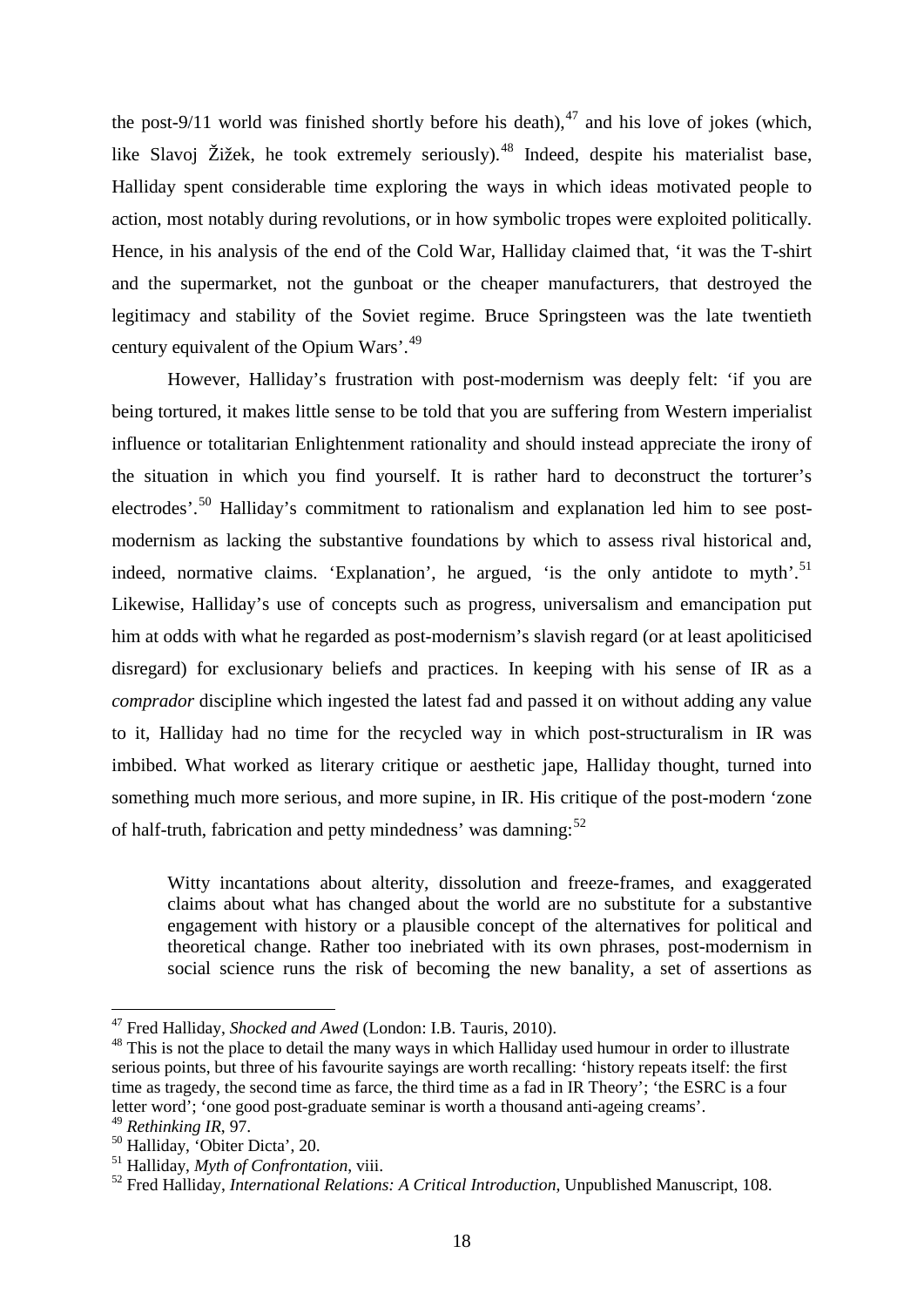unlocated and useless as the vacuous generalisations – be they balance of power or progressivist teleology – that they seek to displace.<sup>[53](#page-18-0)</sup>

#### *Gender*

Nowhere did Halliday's frustrations with post-modernism boil over more readily than in discussions of gender. The pride Halliday showed in establishing (with Margot Light) the first course on 'Women and IR' in the world and organising the first ever conference on IR and gender was matched only by the frustration he felt with how the field developed subsequently.<sup>[54](#page-19-0)</sup> Although Halliday's interest in gender issues was long-standing, not least through engagement with the work of his wife Maxine Molyneux, it took novel form during his time at LSE. Halliday's basic motivation was simple – a rebellion against the idea that IR could be 'neutral' in terms of gender. In fact, his challenge to the subject was the reverse: 'there is no area of international relations that does not have a gendered dimension'.[55](#page-19-1) Although Halliday did not take this challenge on in any systematic sense (and did not supervise any PhD's in the area), he was quick to 'mainstream' gender debates in research and teaching, whether this involved discussing colonial attempts at population control or the systematic use of rape in war. And his challenge was taken-on by many of his colleagues, albeit with varying degrees of commitment and, at times, resistance. Halliday also ensured that Cynthia Enloe's *Bananas, Beaches and Bases* became one of the 'great books' taught on the core course for the MSc International Relations at LSE.<sup>[56](#page-19-2)</sup>

Halliday was also much occupied with the 'masculinisation' of discourse in IR. Indeed, he had no trouble identifying that one of the reasons for disquiet over Robert Kagan's contention that 'Americans are from Mars and Europeans are from Venus' was that Kagan's conceit served to effeminise Europeans.<sup>[57](#page-19-3)</sup> But, in general, Halliday's critique of the postmodern infatuation with discourse crossed over into his work on gender. Indeed, he railed against the 'sabotage' of an 'add epistemology and stir' approach which demonstrated a 'submission to the banalities of intellectual fashion which could lead gender issues to be "hidden" again under a new vapidity<sup>[58](#page-19-4)</sup> This 'epistemological hypochondria', Halliday argued, stripped women of meaningful agency and offered no tools by which to fight gender-

<span id="page-19-0"></span><sup>54</sup> Edited proceedings from the conference were later published as: Rebecca Grant and Kathleen

<span id="page-19-5"></span> <sup>53</sup> Fred Halliday, Review of Rob Walker, 'Inside/Outside', *Millennium* 22, no. 2 (1993): 365.

Newland eds., *Gender and International Relations* (Milton Keynes: Open University Press, 1991).

<span id="page-19-1"></span><sup>55</sup> Halliday, *Rethinking IR*, chapter 7.

<span id="page-19-2"></span><sup>56</sup> Cynthia Enloe, *Bananas, Beaches and Bases* (Berkeley: University of California Press, 2001).

<span id="page-19-3"></span><sup>&</sup>lt;sup>57</sup> Robert Kagan, *Of Paradise and Power: America and Europe in the New World Order* (New York: Atlantic, 2004).

<span id="page-19-4"></span><sup>58</sup> *Rethinking IR*, 169.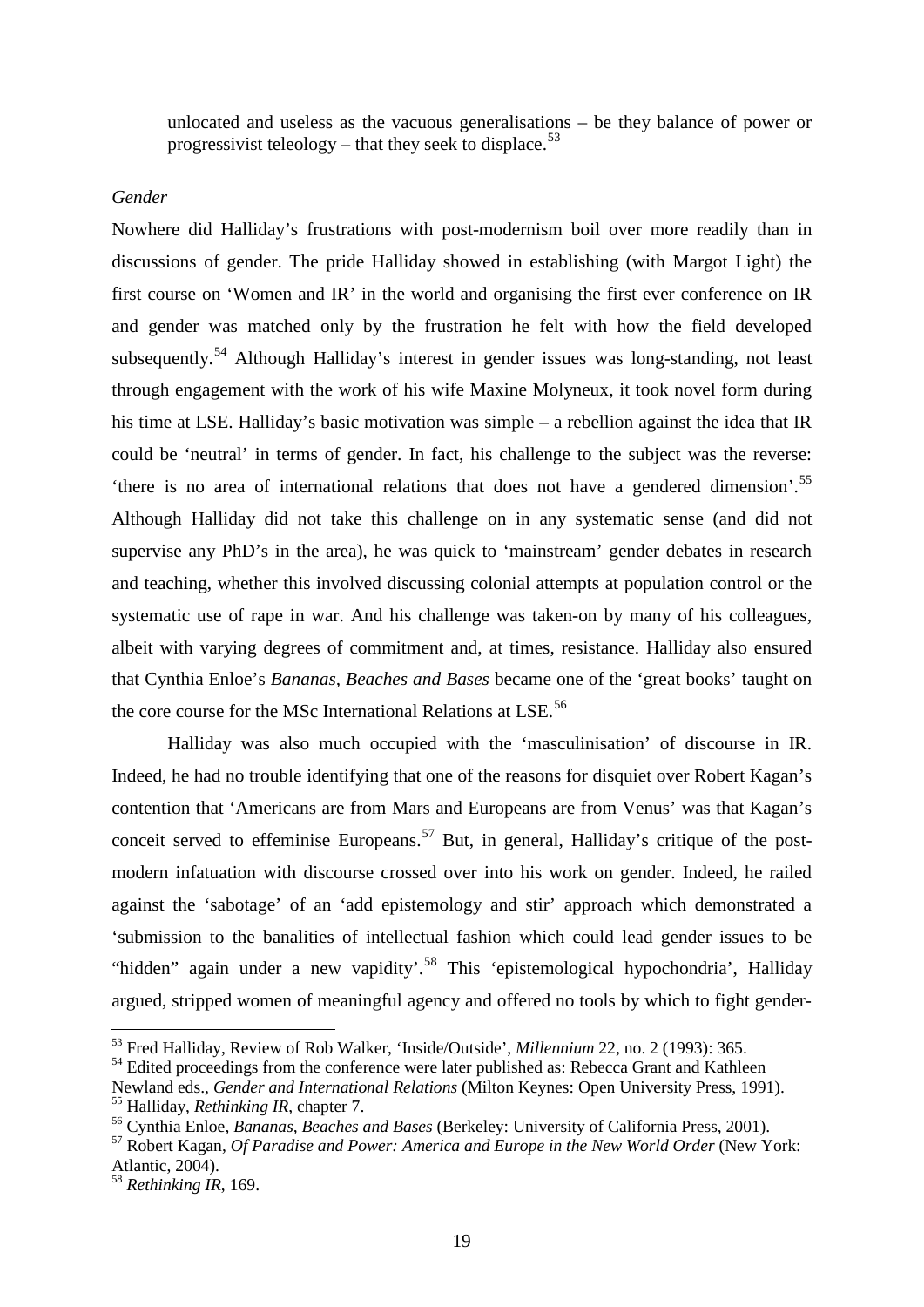derived inequalities. The result, he argued, was a 'misplaced anthropological generosity' towards practises which were anathema to the international women's movement, let alone goals of universal emancipation. [59](#page-19-5)

Overall, Halliday argued that the record was mixed when it came to assessing progress in both the academic study of gender and the substantive positions of women in world politics. On the latter, it was possible to chart tangible advances: the recognition and prosecution of gender-related violence as a war crime; gender issues linked officially to the preservation of international peace and security; and the integration of gender concerns into the work of the World Bank. Likewise, on the former, gender had become a meaningful concept and its associated scholarly pursuit the subject of serious books, articles, conferences and courses, even if many of these took place outside IR. However, Halliday also warned of a 'backlash': the limited funding given to gender issues; the cultural conservatism, whether of the White House or the Vatican, which sought to block gender-relevant policies at international conferences; and the 100 million women which Amartya Sen argued were missing in the Third World, something Sen correlated to a dearth of educational and employment opportunities.<sup>[60](#page-20-0)</sup> Theoretically, Halliday warned both against post-positivist sectarianism, which he saw as immobilising the discussion of gendered structures of oppression, and attempts to neuter gender concerns via a flight to rational choice:

Gender inequality, reinforced through the family, the workplace, the media, religion and the place of study, is a global phenomenon, universally present and transnationally reproduced … women remain the victims of violence, discrimination and oppression worldwide. That is why the study of this gendered inequality, not least in its international and transnational dimensions, should be a central concern of the contemporary social sciences.<sup>[61](#page-20-1)</sup>

Halliday's interventions on gender and IR were rooted in a familiar orientation – his desire to uphold Enlightenment principles of rationality, critical reason and universality. As such, it is little surprise that he was more at home with the work of Martha Nussbaum and Amartya Sen than he was with post-positivist IR. There were, as ever, unanswered questions

 <sup>59</sup> Fred Halliday', 'Hidden from International Relations: Women and the International Arena', *Millennium* 17, no. 3 (1988): 419-28. Halliday's title was a play on Sheila Rowbotham's seminal work, *Hidden from History* (London: Pluto, 1993).

<span id="page-20-2"></span><span id="page-20-0"></span><sup>60</sup> Fred Halliday, 'Gender and International Relations: Progress, Backlash and Prospect', *Millennium*  27, no. 4 (1998): 833-46; Christine Sylvester, Fred Halliday, Kim Hutchings, Vivienne Jabri, Margot Light, Ann Tickner and Marysia Zalewski, 'Roundtable Discussion: Reflections on the Past, Prospects for the Future in Gender and IR', *Millennium* 37, no. 1 (2009): 153-79. See also: Amartya Sen, '100 Million Women are Missing', *New York Review of Books* 37, no. 20, 20 December 1990.  $61$  Halliday, 'Gender and IR', 846.

<span id="page-20-1"></span>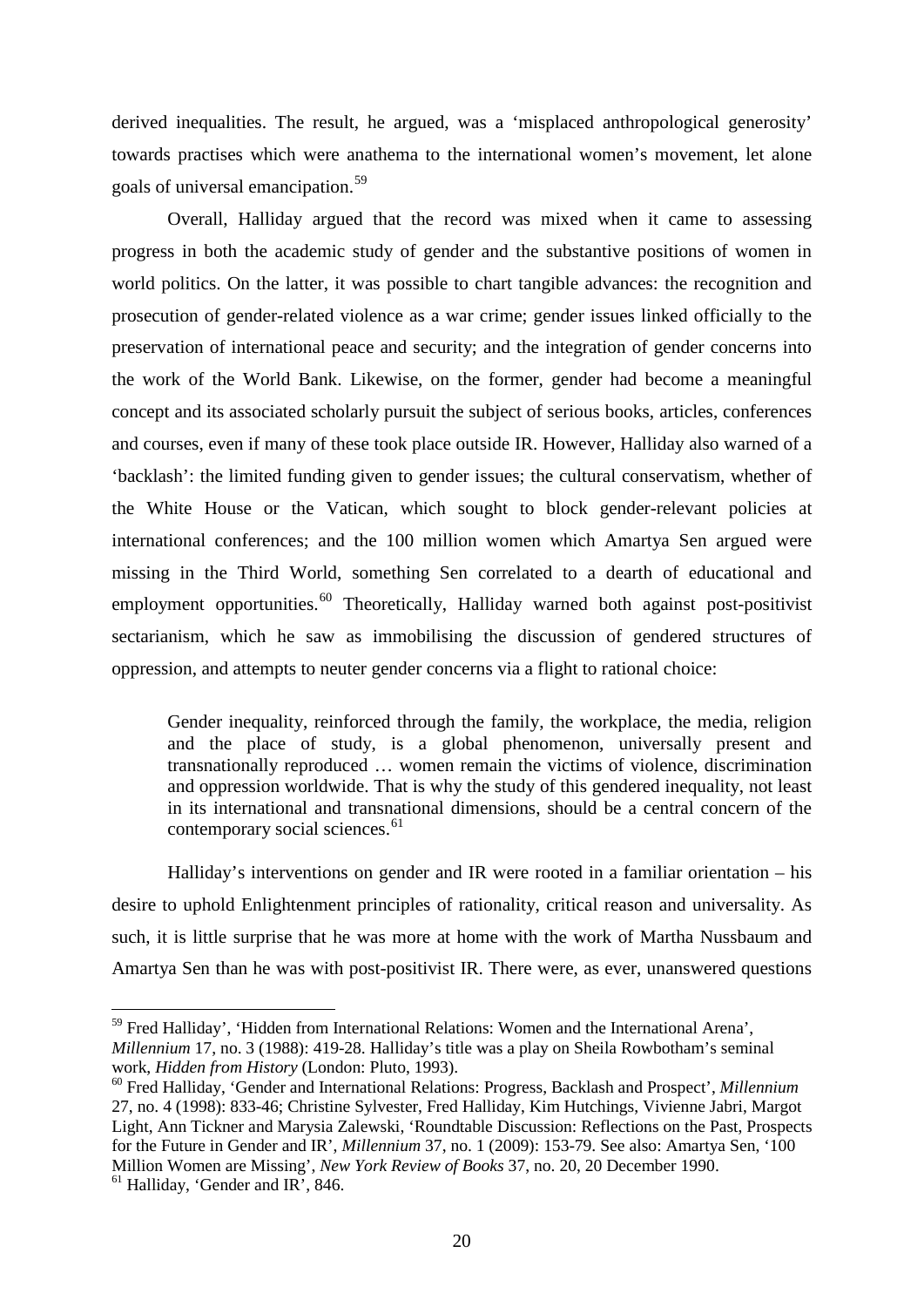in this engagement. First, at no point did Halliday carry out overtly gender-oriented research on any substantive area of IR, including revolutions – as such, he was not completely successful in 'mainstreaming' gender in his own work. Second, although Halliday's desire to avoid the valorisation of marginal voices and dissident approaches for their own sake was an important corrective, he could have done more to engage with variations within feminist thought, including those originating from a non-Western context. Nevertheless, his reassertion of feminist principles in a time when public discourse was being 're-masculinised' and issues of equal pay, domestic labour and asymmetrical life-chances were increasingly considered as passé meant that his critique retained considerable force. And the pioneering role which Halliday played in introducing gender concerns to IR led, over time, to the establishment of courses, conferences and working groups which could easily, if mistakenly, be taken for granted some twenty years later.

#### *Revolution*

Like Hannah Arendt, Halliday saw war and revolution as the two 'master processes' of the twentieth century. Although IR paid due attention to the former, Halliday argued, there was no equivalent interest in revolution: no Cromwell Professor of Revolutionary Studies; no Paine Institute for the Study of Revolutionary Change; indeed, very little study of revolution at all.<sup>[62](#page-20-2)</sup> This omission, Halliday thought, represented a significant aporia, one he hoped to fill with a customary sense of judicious assessment. On the one hand, Halliday sought to rescue revolution from the 'complacent rejection' of conservative theorists, particularly after 1989. Hence, 'there are few things less becoming to the study of human affairs than the complacency of a triumphal age'. $^{63}$  $^{63}$  $^{63}$  On the other hand, Halliday was equally determined to pay due heed to the 'romanticised celebration of blood, mendacity and coercion' offered by uncritical supporters of revolution.<sup>[64](#page-21-1)</sup> For Halliday, although revolutions were often heroic, they were also cynical. And for all their power to create novel social orders, revolutions were also deeply destructive.

Halliday wrote extensively on revolution, both before and during his time at LSE, coming to see it as the 'sixth great power' of the modern era, equivalent in influence to the pentarchy which Marx saw as dominating international relations during the nineteenth

 <sup>62</sup> *Rethinking IR*, chapter 6.

<span id="page-21-0"></span><sup>63</sup> Fred Halliday, *Revolution and World Politics* (Basingstoke: Palgrave, 1999): 1.

<span id="page-21-1"></span><sup>64</sup> Fred Halliday, 'Revolutionary Internationalism and its Perils', in *Revolution in the Making of the Modern World*, eds. John Foran, David Lane and Andreja Zivkovic (London: Routledge, 2008): 65- 80.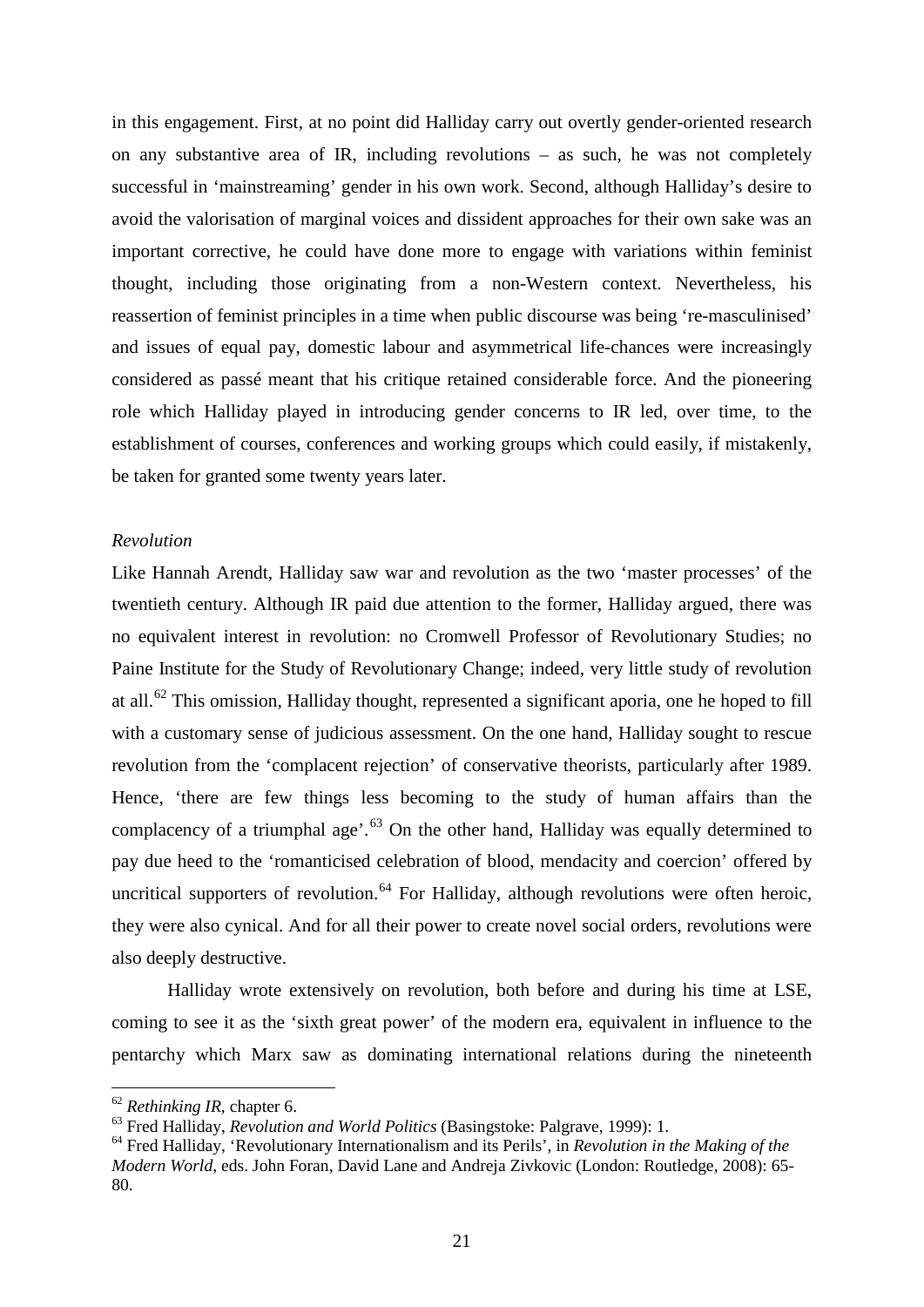century.<sup>[65](#page-21-1)</sup> There were two main reasons for this assessment. First, revolution offered an alternative periodisation of the modern international order, recalibrating the sixteenth century as a time of political and ideological struggle unleashed by the European Reformations, reestablishing the central optic of the seventeenth century around the upheavals which followed the Dutch Revolt and the English Revolution, re-centring the eighteenth and nineteenth centuries around the Atlantic Revolutions of France, America and Haiti, and understanding the 'short twentieth century' as one in which the primary logic was the challenge – and collapse – of the Bolshevik Revolution and its Third World inheritors.

Second, revolutions offered a 'dual challenge' to International Relations. On the one hand, revolutions offered a tangible commitment to an alternative international order. Whether seen in the world revolutionary map of Jean-Baptiste (Anacharsis) Cloots in the 1790s, Lenin's desire to see a *weltklasse*, *weltpartei*, *weltrevolution* (global class, global party, global revolution) or Cuba's support for insurrections in many parts of the Third World, revolutions provided a systemic challenge to the existing order. This challenge came from military pressure and the formation of new alliances, the development of alternative trading patterns and modes of development, and through the force of example. Although revolutions did not succeed in exporting their model and reforging the world in their own image, their challenge was multiple in form and systemic in scope. However, Halliday was aware that the relationship between revolutions and the international sphere was not singular. Rather, in order to function in the international realm, revolutionary states had to trade, establish diplomatic relations and make strategic choices, choices which often accommodated rival powers. If this was some way short of domestication or 'socialisation', nevertheless revolutionary regimes were caught in an unequal struggle with international forces, one they could not win.<sup>[66](#page-22-0)</sup> Indeed, the often tenuous nature of revolutionary regimes, besieged from without and within by counter-revolutionary forces, meant that they took claims to domestic sovereignty and state security extremely seriously. As such, they often served to strengthen the very states-system which they sought to undermine.

<span id="page-22-1"></span>Halliday did not see revolution merely as an important topic for  $IR$  – he also thought that IR had much to offer sociological and historical accounts of revolution. First, international factors (defeat in war, rapid economic change, shifting alliance structures) often precipitated and prompted revolutionary crisis. Second, international actors played a major

 <sup>65</sup> Karl Marx, 'The European War', *New York Daily Tribune*, 2 February 1854.

<span id="page-22-0"></span><sup>66</sup> On revolutionary 'socialisation', see: David Armstrong, *Revolution and World Order* (Oxford: Oxford University Press, 1993).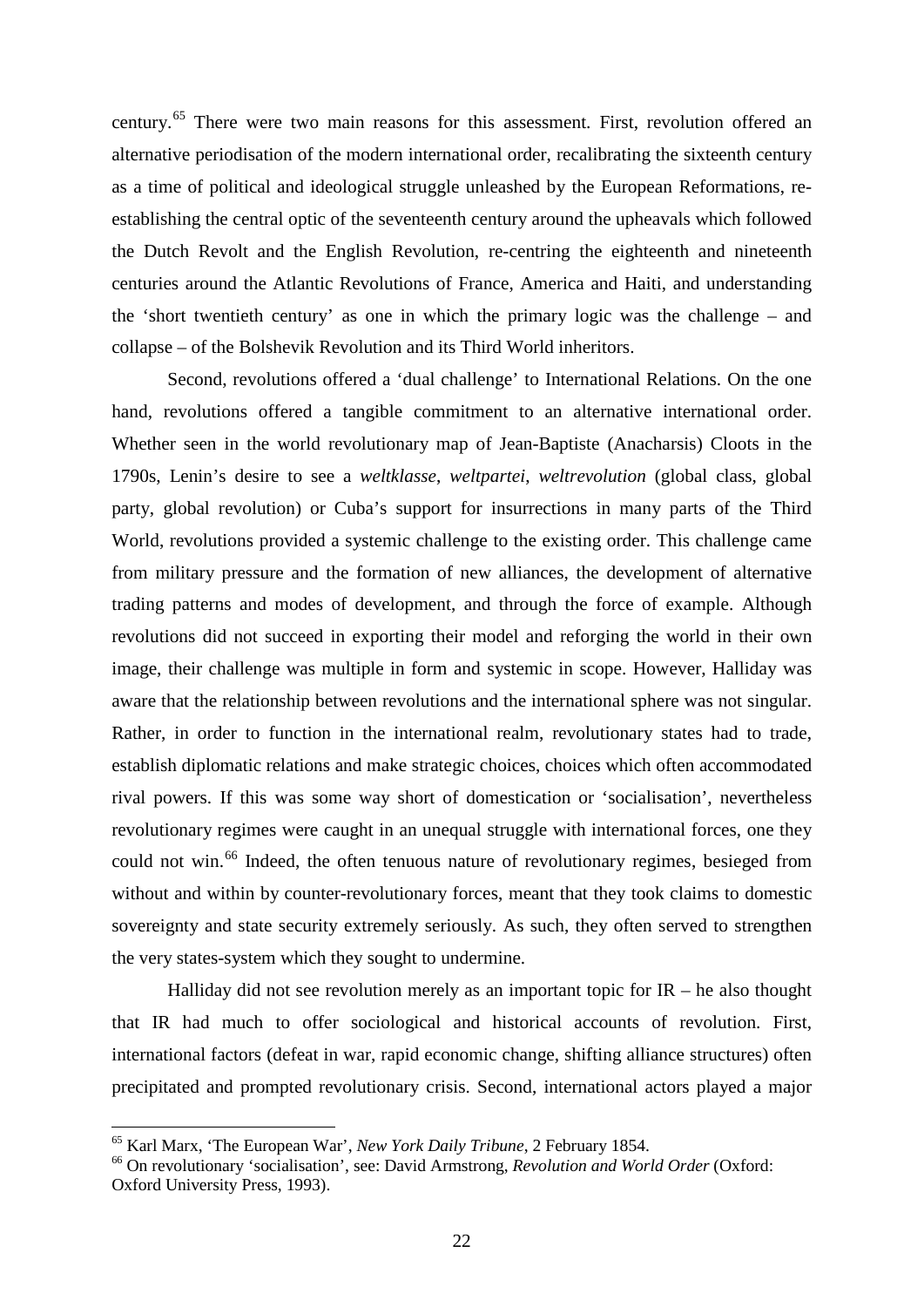role in encouraging revolutions via arms, aid and demonstration effect. Finally, revolutionary foreign policies attempted to export their revolution, albeit with mixed success. As such, IR scholarship aided the general study of revolution by making apparent the modular features of revolution: the 'period of grace' offered to revolutionary regimes as foreign powers assessed its challenge; 'active confrontation' as this challenge was met by counter-revolution; and finally, long-term 'accommodation' as both sides of the conflict took part in symbiotic, if unequal, exchanges. The history of international relations also demonstrated that, for all the 'voluntarist delusions' of revolutionaries from Trotsky to Guevara, the particular context in which revolutions emerged meant that emulation was, at best, a remote possibility.<sup>[67](#page-22-1)</sup>

If Halliday's work on revolution produced a research agenda brimming with vitality, it also left behind a number of loose ends. First, in keeping with his desire to interlace normative and analytical registers, Halliday was keen to stimulate discussion of the ethical dimensions of revolutions. Criticising the lack of a tradition of '*ius ad revolutionem*' or '*ius in revolutione*' which could match debates around 'just war', Halliday argued that such discussion was crucial lest revolutionary excesses be excused by those (advocates and theorists) who saw revolution as inevitable.<sup>[68](#page-23-0)</sup> This agenda remains to be filled in. Second, Halliday rejected the possibility of generating a theory of revolutionary change – rather, he had a tendency to move from abstract levels of analysis (for example, the dictum (following Lenin) that revolutions took place when 'rulers could not go on ruling and the ruled could no longer go on being ruled') to detailed analysis of individual cases.<sup>[69](#page-23-1)</sup> Some of this analysis was brilliant. But it was also frustrating in its failure to construct a schema, however proximate, by which to study revolutions outside their specific instantiations.<sup>[70](#page-23-2)</sup> Finally, as with his political orientation more generally, it is fair to say that Halliday's views on revolutions mellowed over the course of his career: from enthusiastic celebration of emancipatory struggles in the 1960s and 1970s to a more sober acceptance of the 'dual nature' of revolutions from the 1980s on. Although convinced that the exploitation, oppression, inequality and waste of the contemporary world left states vulnerable to challenges from below, Halliday was hostile to most forms of contemporary resistance to this order, which he described as 'a fungible crew of ruckus societies, windbags and conspiracy

<span id="page-23-3"></span> <sup>67</sup> Halliday, *Revolution and World Politics*, 129.

<span id="page-23-0"></span><sup>68</sup> Fred Halliday, 'Revolution and the International', *Millennium* 24, no. 2 (1995): 279-87.

<span id="page-23-1"></span><sup>69</sup> A point made by several critics, including: Stephen Walt, 'Nothing Revolutionary', *Review of International Studies* 27, no. 4 (2001): 687-92.

<span id="page-23-2"></span><sup>70</sup> Indeed, Halliday's major statement on the subject – *Revolution and World Politics* – ably illustrates this tendency: its irrepressible empirical synthesis is not matched by a comparable depth of theoretical insight.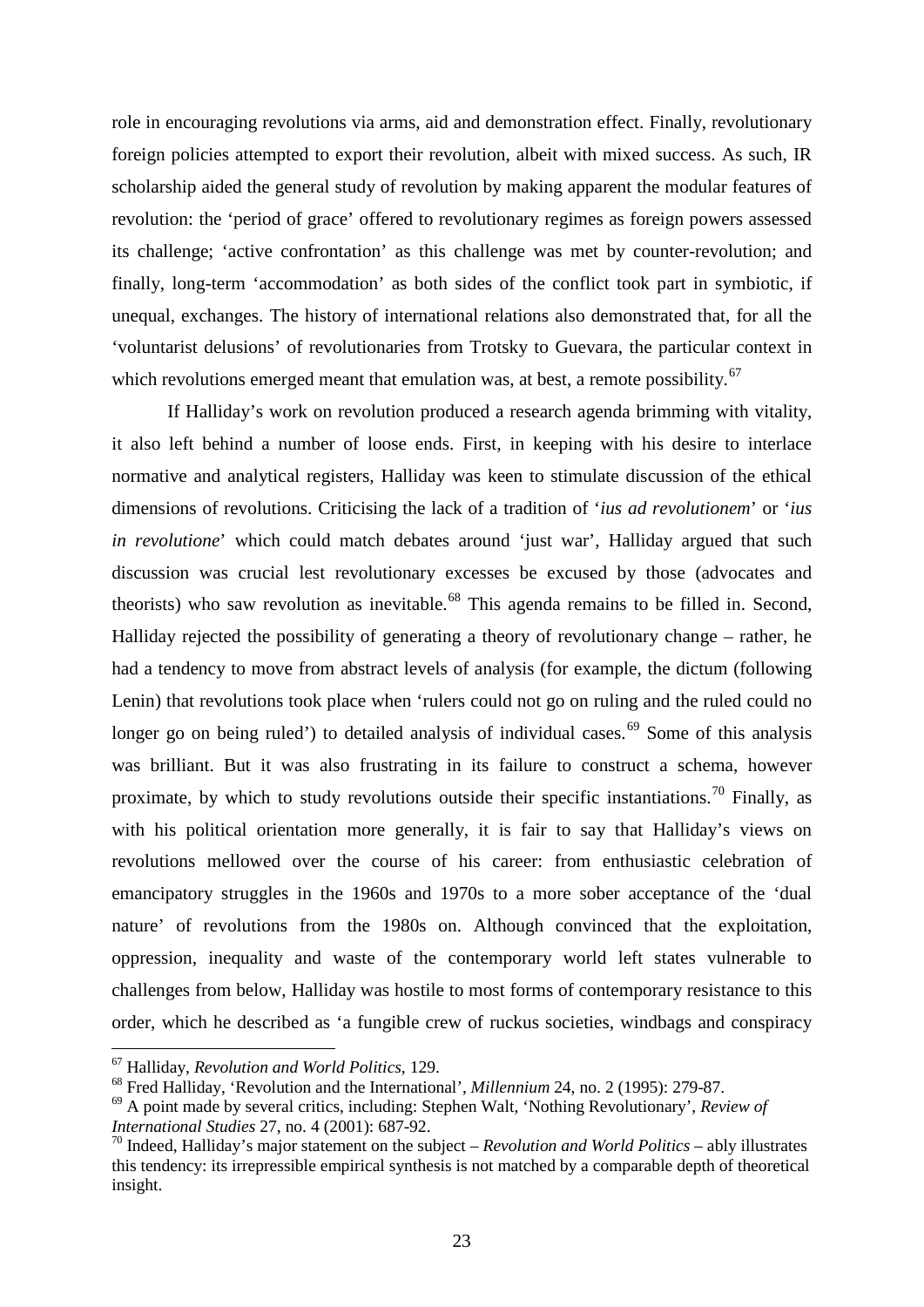theorists'.<sup>[71](#page-23-3)</sup> It is not difficult to understand Halliday's distaste for this 'movement of movements' – he considered contemporary insurgents to be utopian without a concomitant sense of realism, guilty of an amnesia towards the history of revolutionary success and failure, and holding, at best, a fuzzy conception of revolutionary agency.<sup>[72](#page-24-0)</sup> However, it may be that Halliday's dismissal came too readily. He swept together a number of disparate causes within his critique of contemporary revolutionary movements and there were overlaps between at least some of these movements and his work than he realised.

#### **Achievements, ambivalences and openings**

The themes we have discussed in this article only hint at Fred Halliday's panoramic influence. We have left assessment of his work on the Middle East to other, more expert, witnesses. We have not engaged in any great detail with Halliday's role as a public intellectual. Nor have we explored some of his more mischievous projects, such as his list of Cold War Assassinations, a whodunit which runs to nearly ten pages.<sup>[73](#page-24-1)</sup> Indeed, a figure like Halliday is impossible to capture fully – he remained a young man in a hurry throughout his life: insatiable, curious and uninhibited. Perhaps his greatest legacy is as an educator in the widest possible sense of the word, a deeply informed guide who would captivate with anecdotes and stories, analytical insights and historical exemplifications drawn from far-off places about which many around him knew little: Yemen, Afghanistan, Ethiopia, Cuba, Tibet and more.

It is fair to say that, for all the brio, range and scope of his work, Halliday did not deliver a 'great statement' or, indeed, write a 'great book'. Although he attempted to reach North American audiences via his IR scholarship, this was, for the most part, in vain; he was much better known in the United States as an area studies specialist.<sup>[74](#page-24-2)</sup> Politically, too, there were areas where Halliday's stance could be questioned, for example the Soviet invasion of

 <sup>71</sup> Fred Halliday, 'Getting Real about Seattle', *Millennium* 29, no. 1 (2000): 123-9.

<span id="page-24-0"></span><sup>72</sup> Fred Halliday, 'The Challenge for "Revolution" in our Times' in *The Future of Revolution*, ed. John Foran (London: Zed, 2001): 300-9.

<span id="page-24-1"></span> $73$  This was no idle project for Halliday – many of his friends and colleagues were murdered during the Cold War, including Orlando Letelier, the former Chilean Foreign Minister, and Ronni Moffitt, an American political activist, colleagues of Halliday's at the Institute for Policy Studies who died when a car bomb, planted by agents from General Pinochet's secret police, was detonated in downtown Washington in September 1976.

<span id="page-24-3"></span><span id="page-24-2"></span> $74$  This may not just be the case in North America – Google Scholar shows that Halliday's books and articles on the Middle East are, in general, more heavily referenced than those on IR. A sense of Halliday's frustration with mainstream IR can be gauged in his interview with Kenneth Waltz: Fred Halliday and Justin Rosenberg, 'Interview with Ken Waltz', *Review of International Studies* 24, no. 3 (1998): 371-86.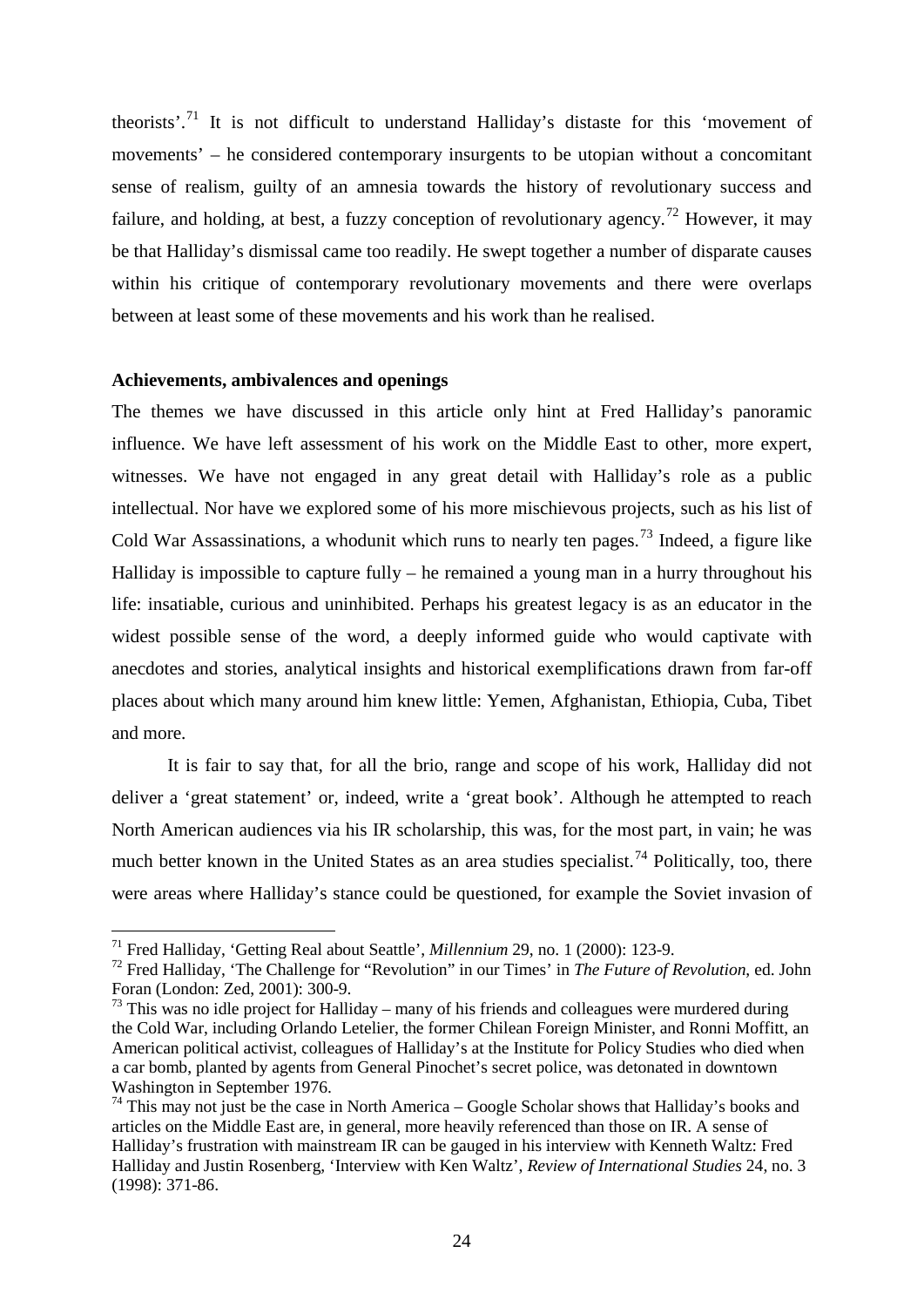Afghanistan, the first Gulf War and the Ethiopian revolution, where his support for forceful state intervention was difficult to square with his commitment to solidarity with the oppressed. Indeed, it was not always clear how Halliday cashed-in his commitment to solidarity or how he adjudicated between rival claims of oppression.<sup>[75](#page-24-3)</sup> When it came to IR, Halliday felt that he had 'lost' on many areas that he cared deeply about: the study of revolutions remained relatively marginal to the discipline, much of IR theory continued to be dominated by methodological narcissists and metatheoretical scholastics, while gender studies became, for all his exhortations, a predominantly post-positivist enterprise. But if Halliday felt a sense of frustration at these 'failures', this did not induce resignation. Rather, Halliday fought time and again for his normative orientations, political commitments and disciplinary convictions. Indeed, he saw intellectual life as a vocation – and a fortunate one at that – hence the admonition to the assembled hordes at his final valedictory lecture: 'scholars of the world unite! You have nothing to lose but your shame'.[76](#page-25-0)

Along with Zhou Enlai's assessment of the French Revolution, therefore, it is 'too early to tell' what Halliday's principal achievements are. Nevertheless, it is possible to provide a provisional 'balance sheet' (to use one of Halliday's favourite terms) about his main contributions – and challenges – to IR. First, the discipline. For Halliday, IR was host to an especially lethal cocktail in which ignorance was matched only by arrogance: 'the world of international relations is a carnival of the bluff and the philistine'.<sup>[77](#page-25-1)</sup> The nature of IR as a *comprador* discipline meant that it needed to keep its eyes and ears open to what was going on elsewhere: 'you can no more work in an academic discipline by looking only at its internal developments than you can write the history of a nation or society, or the life of a person, by looking just at their internal development'.<sup>[78](#page-25-2)</sup> IR was a social science, no more and no less. And it was one which needed to respond to, as well as explain, big issues and processes. Writing soon after the end of the Cold War, Halliday listed a range of subjects which could constitute a 'new agenda' for IR: ecological issues, weapons proliferation, migration, 'new security threats' such as AIDS and drugs, terrorism (including the need to divorce it from Islam), and more.<sup>[79](#page-25-3)</sup> It does not stand as a bad list some twenty years on. Nor does his defence of a resolutely secular discipline oriented towards the critical examination of modernity's

 $75$  Thanks to Mick Cox and Paul Kirby for raising these points.

<span id="page-25-0"></span><sup>&</sup>lt;sup>76</sup> This phrase, which appeared in the first Mandarin (mis)translation of the Communist Manifesto in 1910, was one Halliday used to close his final lecture at LSE.

<span id="page-25-1"></span><sup>77</sup> Fred Halliday, 'International Relations: A Critical Introduction', unpublished manuscript, 27.

<span id="page-25-2"></span> $78$  Foreword to an unpublished manuscript, written in Barcelona, dated November 2006, 1.

<span id="page-25-3"></span><sup>79</sup> Fred Halliday, 'IR: Is There a New Agenda?' *Millennium* 20, no. 1 (1991): 57-72.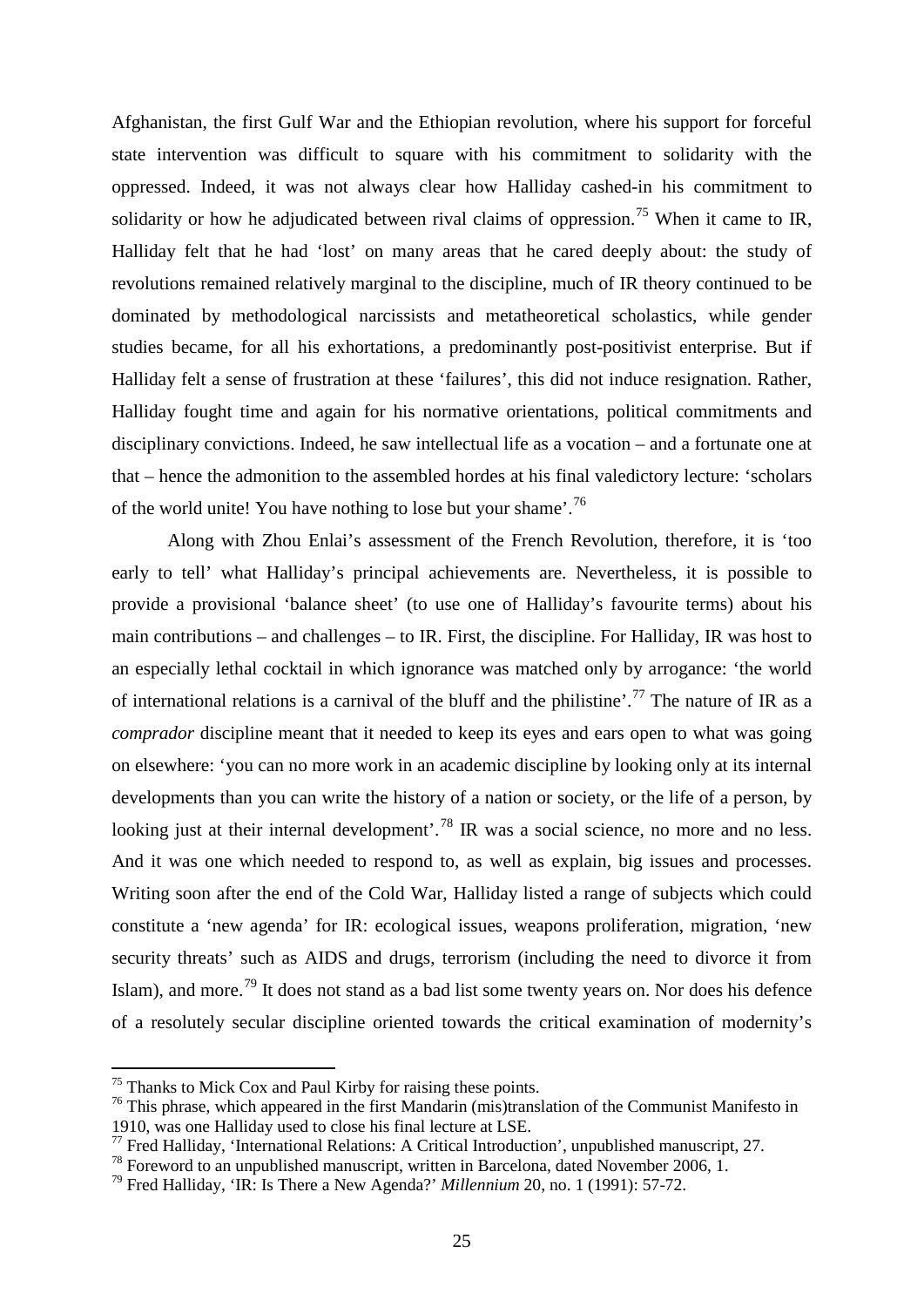ruptures. This discipline, he hoped, would be governed less by methodological strictures than by a commitment to empirical engagement, explanation and critical reason. Such a view represents both a fertile disciplinary imagination and a potentially fruitful research agenda.

Second, a more general lesson: the need to be open not just to other disciplines but to historical events. Dates played an important part in Halliday's development as a scholar: 1968 demonstrated the challenges and possibilities of concerted collective action against capitalist inequity; 1979 highlighted the challenge that militant Islam posed for the Left; 1989 triggered a rethink of what it meant to be 'Left' after the passing of state socialism; while  $9/11$  refocused his work on the roles that culture and identity – and their misinterpretation – played in contemporary international relations. Following the end of the Cold War, Halliday argued that it was time to confine three historical legacies to the dustbin of world history: the Soviet Union's bequeathing of ethnic conflict, kleptocracy and inept authoritarianism; the West's history of imperialism, market fundamentalism and arrogance; and the international Left's 'children's crusade of demagogues and recycled bunkeristas'.<sup>[80](#page-25-3)</sup> In other words, what Halliday wanted to see was a 'worldy social science' in which scholars took seriously their ethical convictions, political motivations and subject orientations – mining each deeply, paying close attention to contestations between them and refining each, often in relation to important events, along the way. The last thing he wanted was anyone to say at his funeral: 'Comrade Haliday never wavered'. Waver in terms of learning from events Halliday may have done. But he never wavered in his campaign against methodological anaesthesia, cultural parochialism or theoretical domestication. Rather, Halliday's lesson was simple, but effective: to conduct research with a critical, engaged and open mind, and to never lose sight of the most important skills an academic can have – curiosity, intuition and judgement.

Third, the most general lesson of all: to take the ambivalences of modernity as the starting point for IR. As we have seen, Halliday took IR seriously, but not too seriously. IR may have had important things to contribute to social science but this was a process of mutual exchange rather than a one-way street. As such, IR needed to share with other social sciences a concern with capitalist modernity, in particular the 'dark side' of this process. When it came to globalisation, for example, Halliday favoured a research agenda oriented around people trafficking, the movement of arms and drugs, and transnational criminality than one geared at bacchanal experiments in global governance or vacuous talk of time-space compression. As he noted, there were many things that could neither be hurried nor done any more quickly in

<span id="page-26-0"></span> <sup>80</sup> Fred Halliday, 'It's Time to Bin the Past', *The Observer* 30 January 2005.